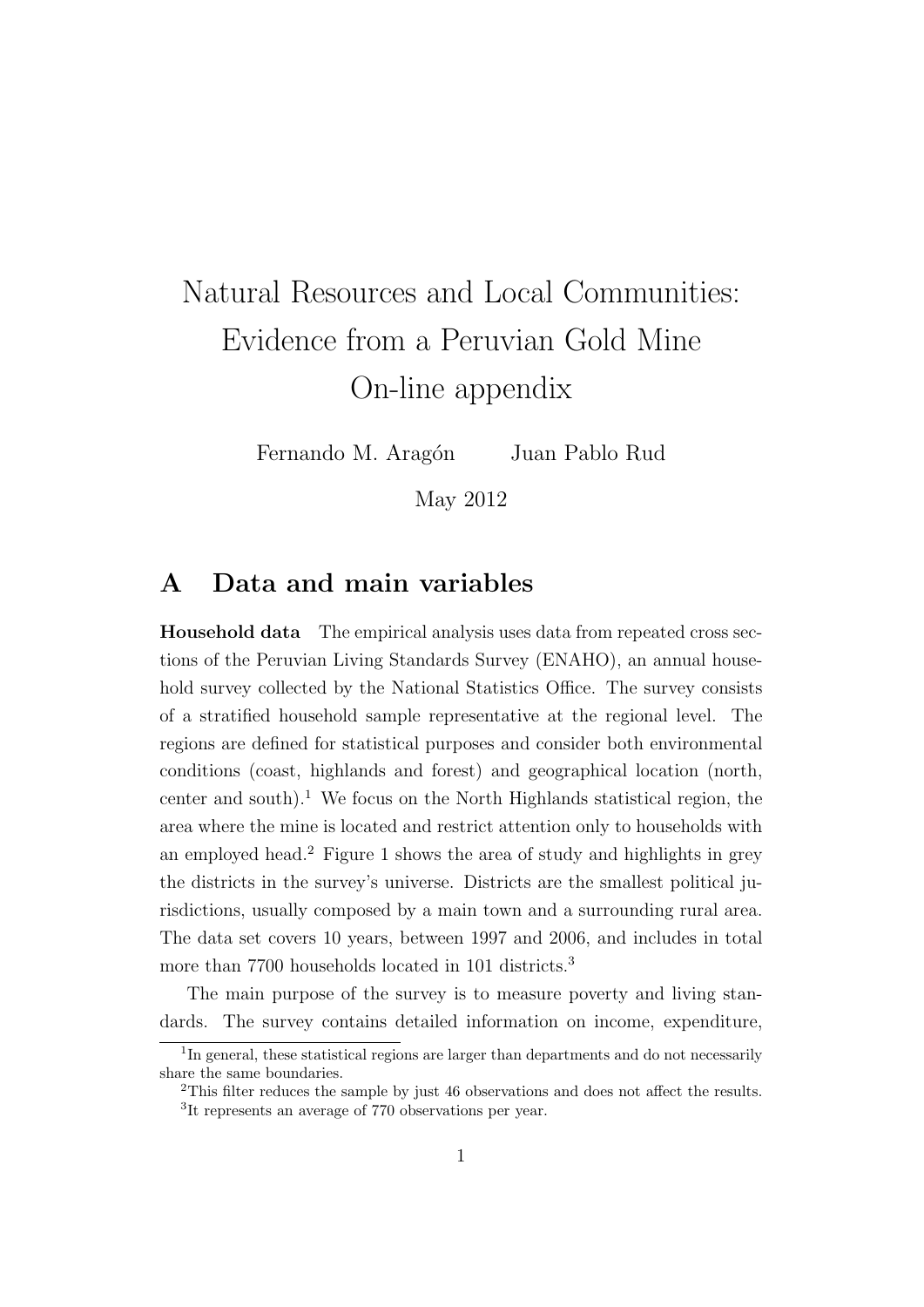socio-demographics (such as gender, age, educational attainment of individuals), composition of the household, housing characteristics like access to public utilities and construction materials, and self-reported incidence of health problems and exposure to crime. The data set also has extensive information on prices and agricultural activity at household level.

To quantify exposure to the mine's center of activities, Cajamarca city, we construct a measure of the distance from the household's location to the city. This measure varies at district level. In particular, we measure distance as the length of the shortest route between the main town of the district and Cajamarca city using the existing road network.<sup>4</sup> We perform the calculation using the ArcGIS software and maps produced by the Ministry of Transport of Peru. The road map corresponds to the network available in 2001 and includes only tracks usable by motorized vehicles. The measure of distance ranges from 0 to 400 km, with an average value of 100 km. As we will discuss below, we use this threshold to define districts close and far from the city. Figure 1 shows the districts with households included in the survey sample, and highlights in dark grey the districts within 100 km to the city. Note that the sample includes districts in the vicinity of other cities, such as Chachapoyas.

Table 1 shows some summary statistics of the main variables from the household survey. We estimate the means and standard errors using sample weights and clustering by primary sampling unit to account for the sampling design.

Constructing a measure of real income Our main outcome variable is the real income per capita. To construct this variable we divide the net nominal income per capita by a local consumer price index. As a price index we use the value of the poverty line, as calculated by the National Statistics Agency (INEI).

To construct this index, the INEI sums the value of food and non-food minimum consumption baskets (INEI, 2010 p. 13-18). The food consumption basket reflects food required to meet minimum nutritional requirements. The

<sup>4</sup>The results are robust to alternative measures of distance.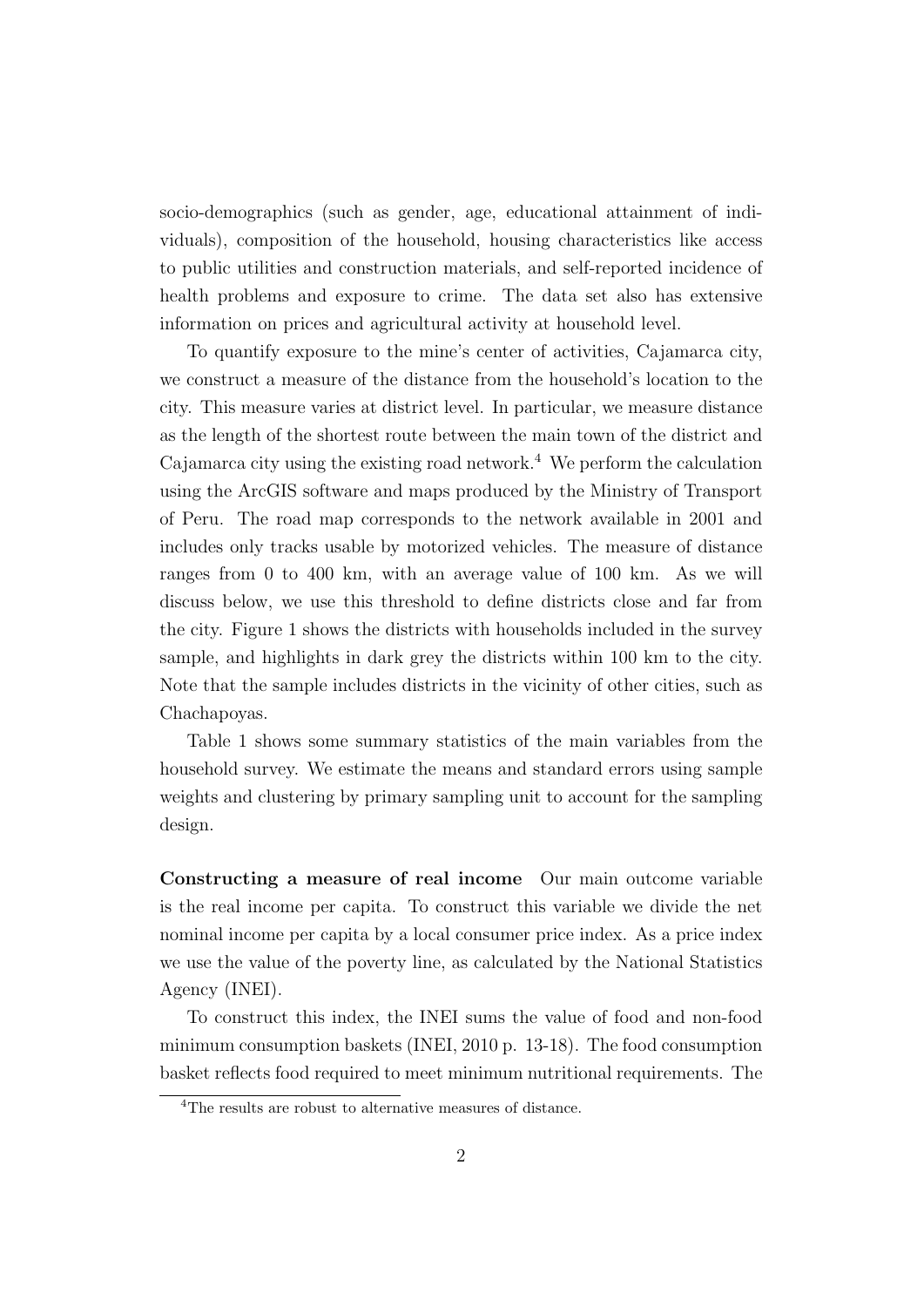Figure 1: Districts in sample, by distance to Cajamarca city

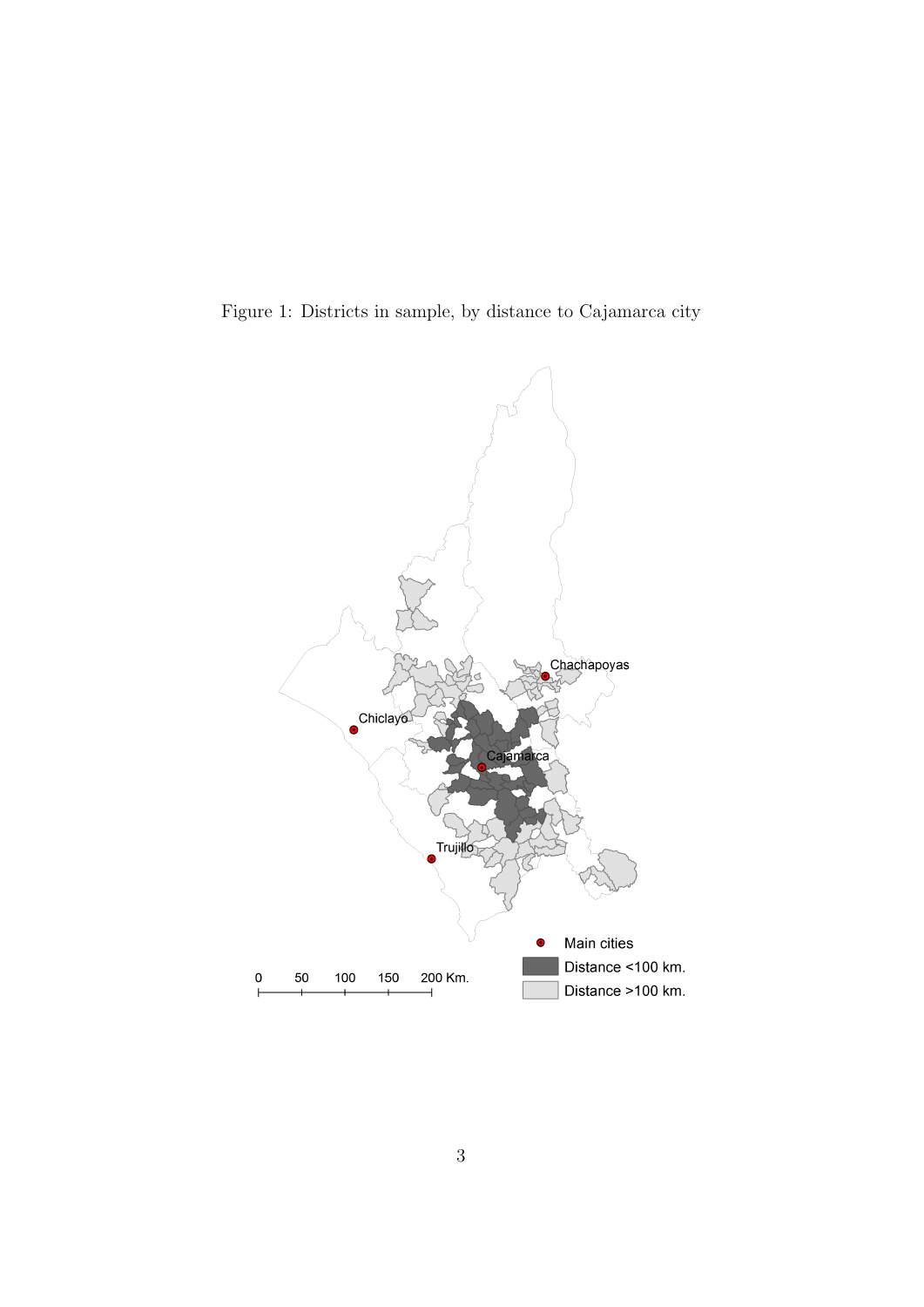| Variables                       | Mean      | Standard |
|---------------------------------|-----------|----------|
|                                 | $N=7,738$ | error    |
| Household head                  |           |          |
| Years of education              | 5.4       | 0.1      |
| Age                             | 47.4      | 0.2      |
| % female                        | 15.7      | 0.4      |
| Household                       |           |          |
| Income per capita               | 212.0     | 3.4      |
| Consumption per capita          | 190.2     | 2.2      |
| Poverty line                    | 173.3     | 0.3      |
| $\%$ poor                       | 63.5      | 0.5      |
| $%$ extreme poor                | 33.9      | 0.5      |
| % urban                         | 36.5      | 0.5      |
| % access to electricity         | 38.1      | 0.6      |
| % access to piped water         | 59.1      | 0.6      |
| Nr. Household members           | 4.7       | 0.03     |
| Nr. Income earners              | 2.0       | 0.01     |
| Distance to Cajamarca city (km) | 97.0      | $0.7\,$  |

Table 1: Summary statistics of household data

Note: The mean and its standard error are calculated using sample weights and clustering by primary sampling unit. Income, consumption and poverty line are measured in Nuevos Soles. In the period of analysis, the average exchange rate was 1 US dollar=3.2 Nuevos Soles.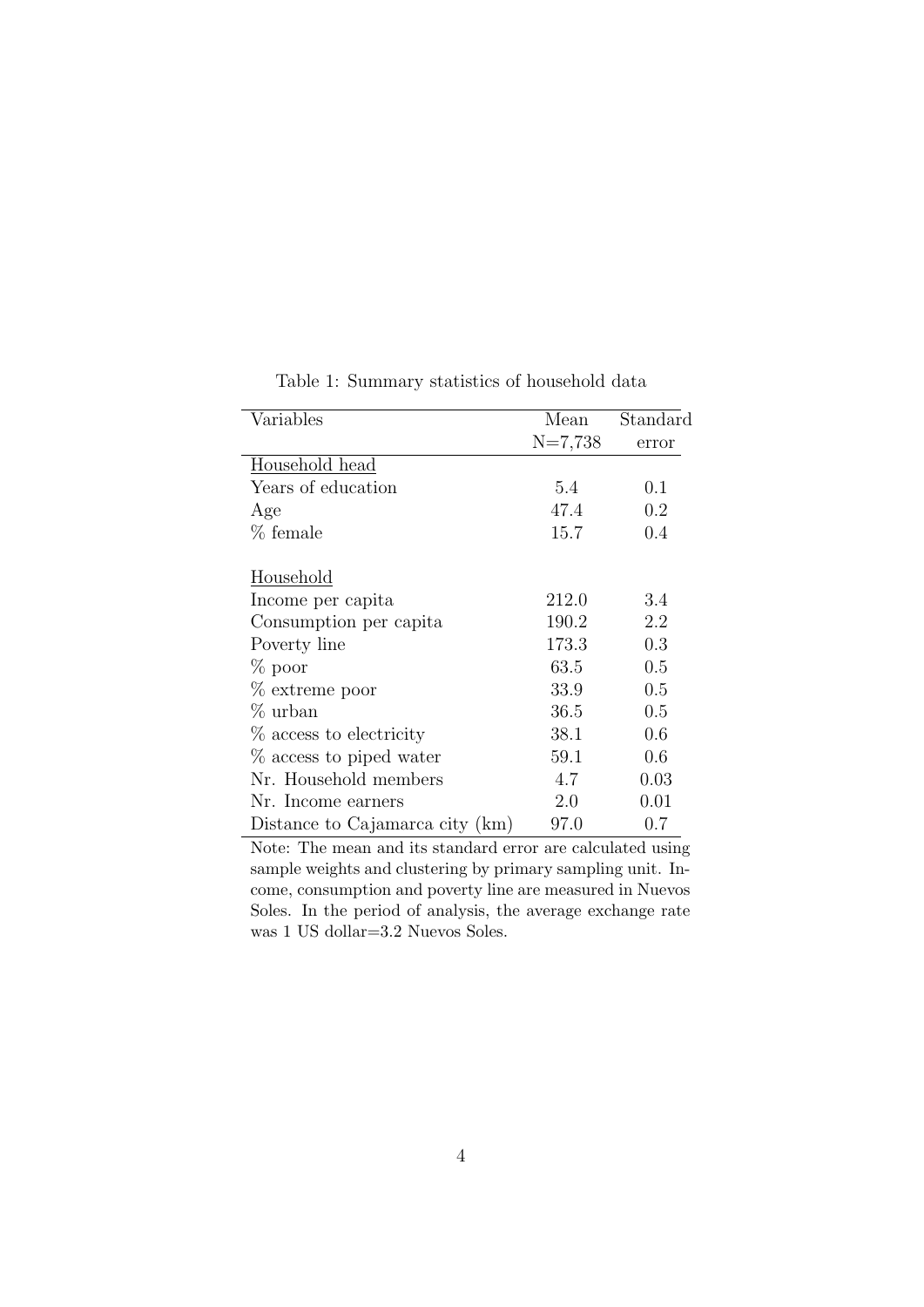composition of the food basket remains stable over the period of analysis, but the prices are updated every year. The prices are obtained from the household survey and are calculated as the average of each department's urban and rural area.<sup>5</sup> The resulting value of this minimum food basket corresponds to the extreme poverty line threshold.

The non-food consumption basket includes goods from major consumption groups such as clothing, transportation, health services, entertainment, and housing. The value of this consumption basket is calculated using prices collected in main cities (like Cajamarca, Trujillo, Chachapoyas and Chiclayo).<sup>6</sup> The rural prices are assumed to be the same as urban prices.

A main concern is that the poverty line may fail to capture the actual change in local cost of living. Nonetheless, there are two reasons that justify the use of the poverty line as a price deflator. First, the poverty headcount in the sample is 65 percent. This implies that the median household is poor and hence its consumption basket may not be too different from the one used to calculated the poverty line.

Second, we compare the evolution of the poverty line in Cajamarca city with the official consumer price index used by the National Statistics Office. This price is used to report city's inflation and it is only available for major cities (such as Cajamarca). Figure 2 depicts both variables, normalized to be equal to 100 in year 1997 for Cajamarca city. Note that the poverty line has a similar trend than the official consumer price index. This evidence suggests that the poverty line captures a relevant dimension of the local cost of living.

We further explore the robustness of the results to alternative price deflators in two ways. First, we compare Cajamarca city to other cities. In that case we use the official consumer price index as a price deflator (see Section B.3.3). Second, we combine information from the poverty lines with proxies of self-reported housing rents to construct price deflators at district level. The results are similar to the ones using the poverty line (see Table 5 in the Appendix A2).

<sup>5</sup> In our sample, it means there are 7 different values of the poverty line each year.

<sup>6</sup>The data used to calculate this index, however, is not available in the household survey.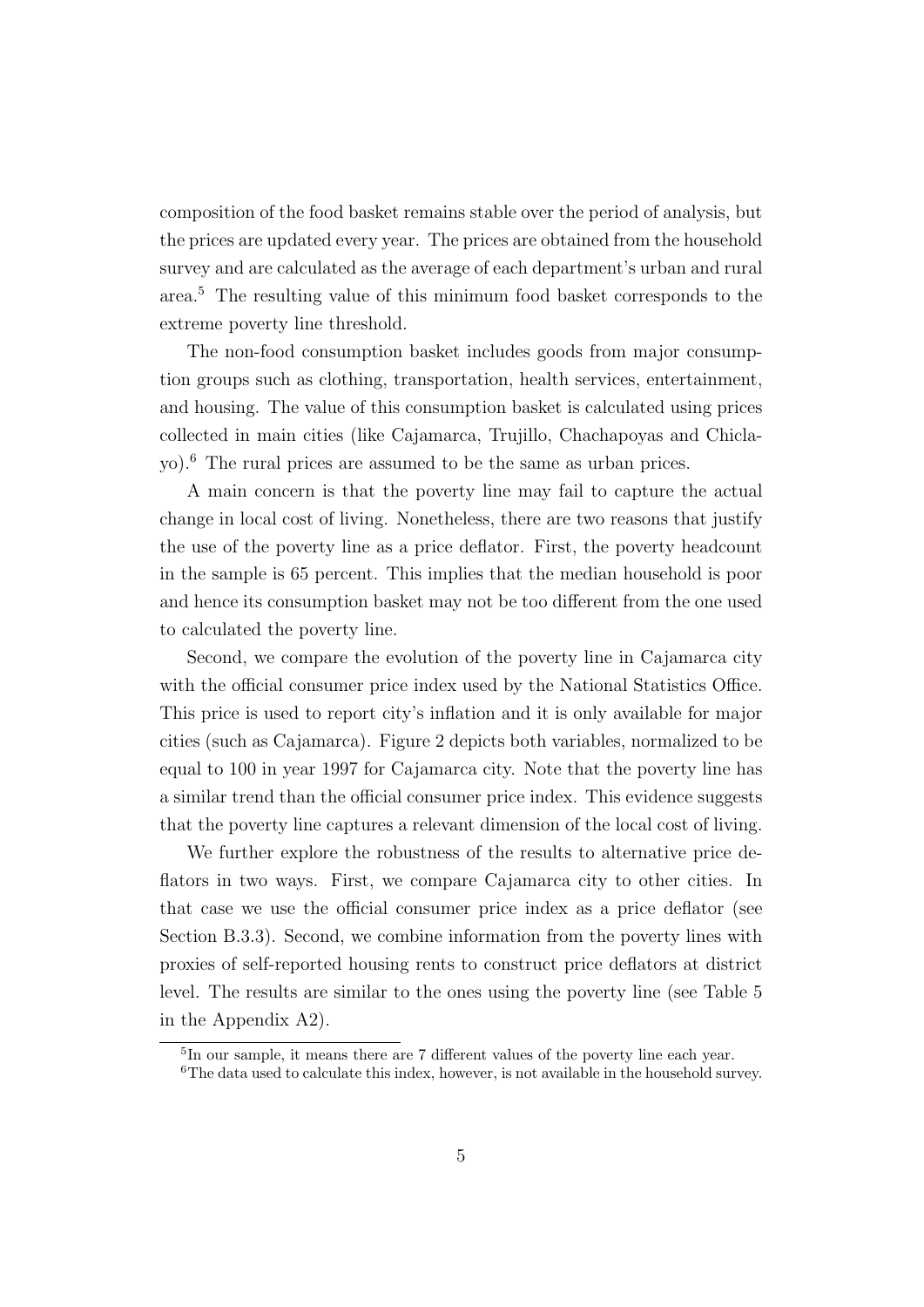

Figure 2: Consumer price index and poverty line for Cajamarca city

Firm data To measure the expansion of the mine activities, we collect data from Yanacocha reports on total payment to workers, local purchases and total production (Minera Yanacocha, 2006). The frequency of this data is annual and covers the period 1993 to 2006. Local purchases include goods and services bought to local suppliers and contractors. This variable includes the wages of workers that work for mine contractors. The wage bill includes all work-related payments to Yanacocha's directly employed workers. This includes wages, bonuses and a share of the mine's profits.<sup>7</sup> We include this last item as part of the wage bill, since it is effectively part of the total remuneration of workers.<sup>8</sup>

We measure the mine's demand of local inputs as the sum of the wage bill and local purchases. Panel A in Table 2 presents summary statistics for the firm level data over the period 1997 to 2006. The value of wage bill and local purchases is measured in millions of US dollars while the quantity produced is measured in millions of ounces.

<sup>7</sup>8 percent of the mine profits are distributed among mine workers. This benefit is defined by law and accrue only to workers directly employed by the mine, not to workers employed through contractors.

<sup>8</sup>The results are robust to the exclusion of the workers share of mine's profits of the measure of wage bill.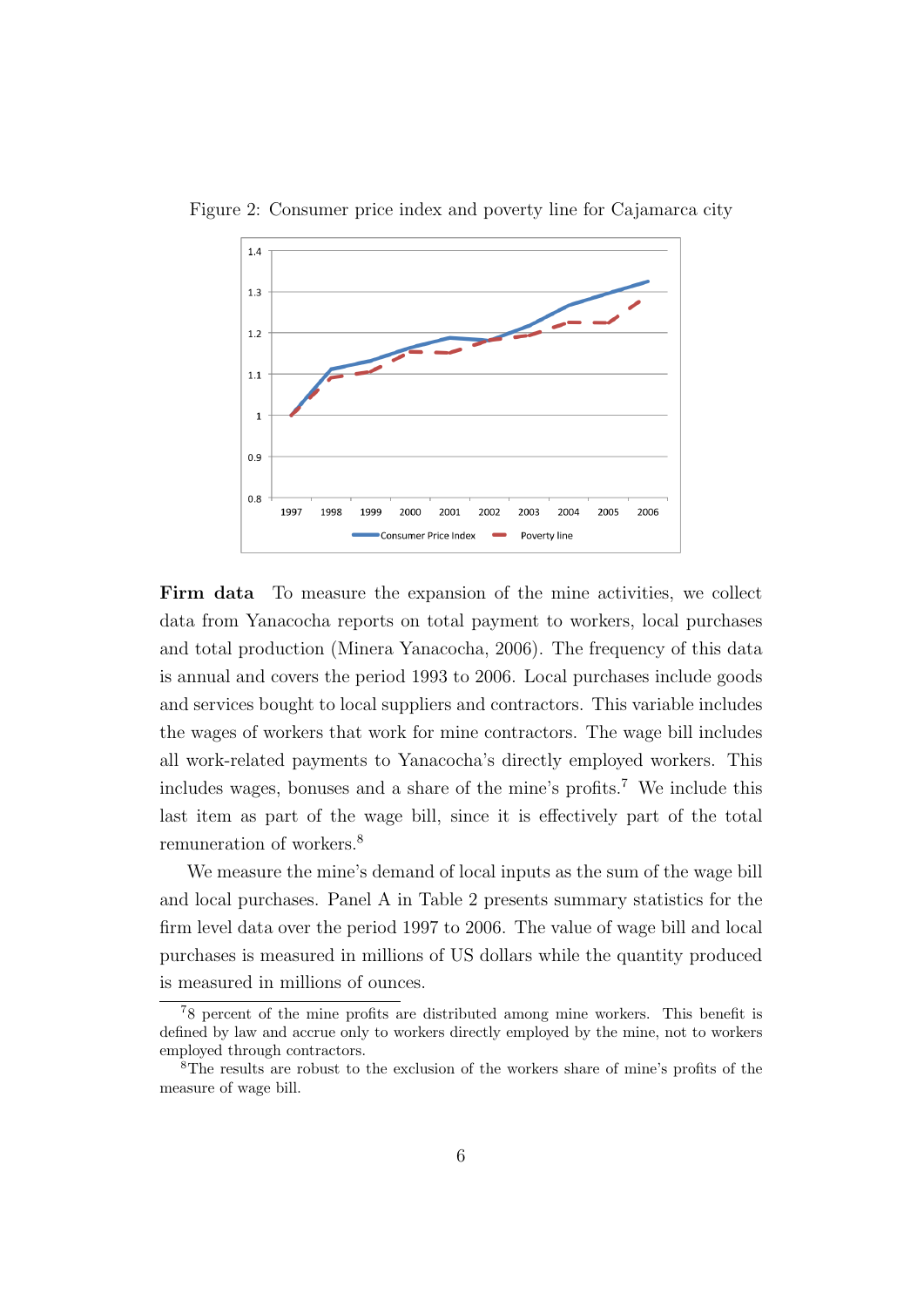Municipal data We complement the household and firm data with data at the municipal level.<sup>9</sup> Municipalities are the lowest tier of autonomous local government with jurisdiction over districts. We obtain annual data about revenues and expenditures for each municipality in the North Highlands region and within 400 km from Cajamarca city.<sup>10</sup> This geographical scope corresponds to the distance range observed in the household data. The data set covers information on 102 municipalities over the period 1998 to 2006, and contains detailed information about the sources of revenue, including the amount of mining transfers (canon) received. This information provides a reliable measure of the magnitude of the revenue windfall experienced by each local government.

Panel B in Table 2 displays some summary statistics. The average municipality has an annual budget of 4 million Nuevos Soles (approximately US\$ 1.25 million), but a slightly smaller expenditure. The difference is kept by the local government and rolled forward to subsequent periods.

<sup>9</sup>We use this data in Section V.A. to evaluate the role of the fiscal revenue windfall as an alternative explanation of the observed phenomena.

<sup>10</sup>This data comes from municipal budgetary reports collected by the Peruvian Ministry of Economy and Finance.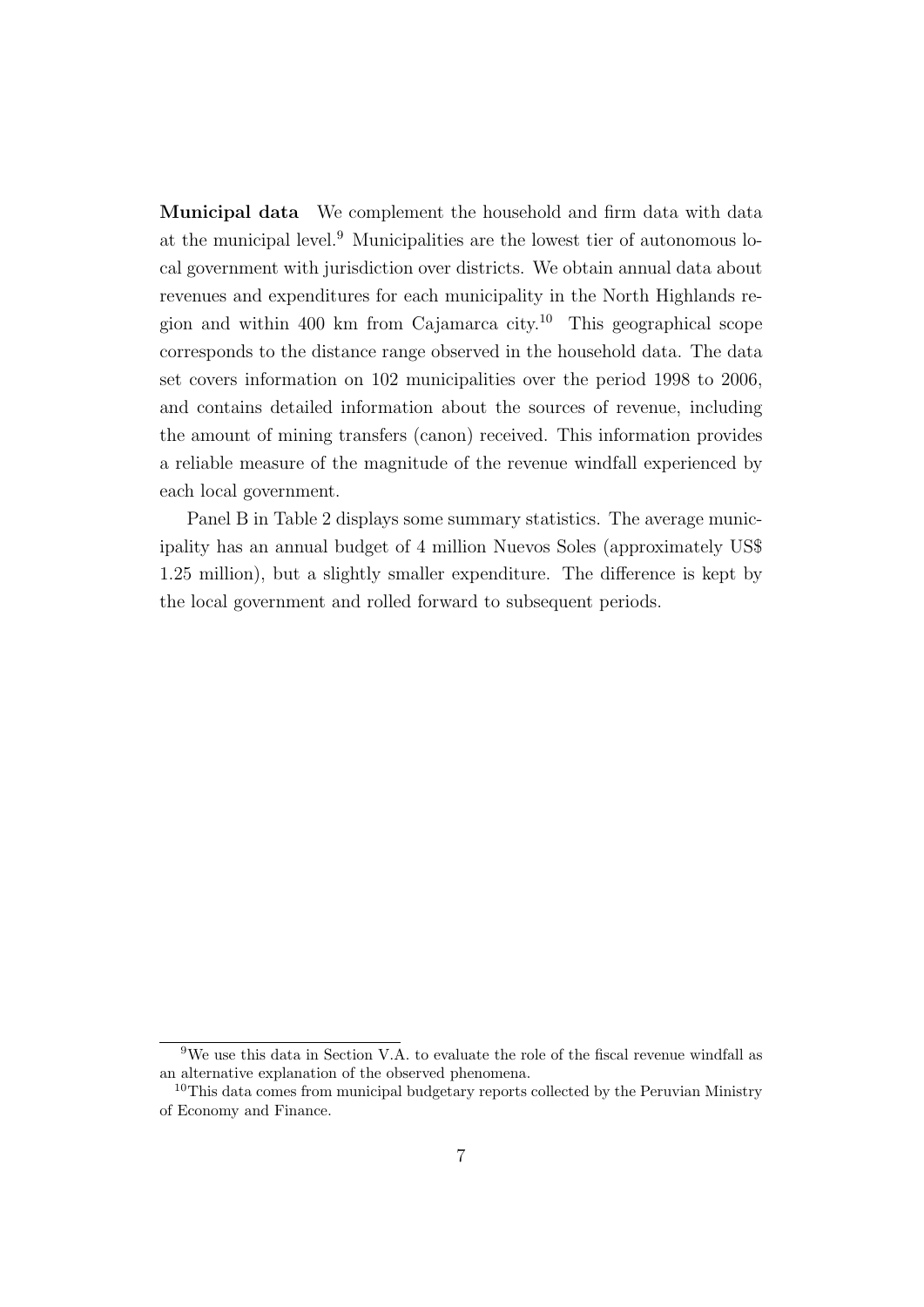| Variables               | Mean | Standard<br>deviation |
|-------------------------|------|-----------------------|
| A. Firm data $N=10$     |      |                       |
| Wage bill               | 42.3 | 27.7                  |
| Local purchases         | 55.5 | 33.9                  |
| Gold production         | 2.2  | 0.8                   |
| % local purchases       | 0.12 | 0.05                  |
| B. Municipal data N=522 |      |                       |
| Total revenue           | 4.0  | 9.0                   |
| Canon minero            | 0.9  | 3.7                   |
| Total expenditure       | 3.2  | 6.1                   |
| Capital expenditure     | 1.8  | 3.6                   |

Table 2: Summary statistics of firm and municipal data

Note: The value of wage bill and local purchases is measured in million of US\$ while the quantity produced is measured in millions of ounces. The municipal data is measured in millions of Nuevos Soles. In the period of analysis, the average exchange rate was 1 US dollar=3.2 Nuevos Soles.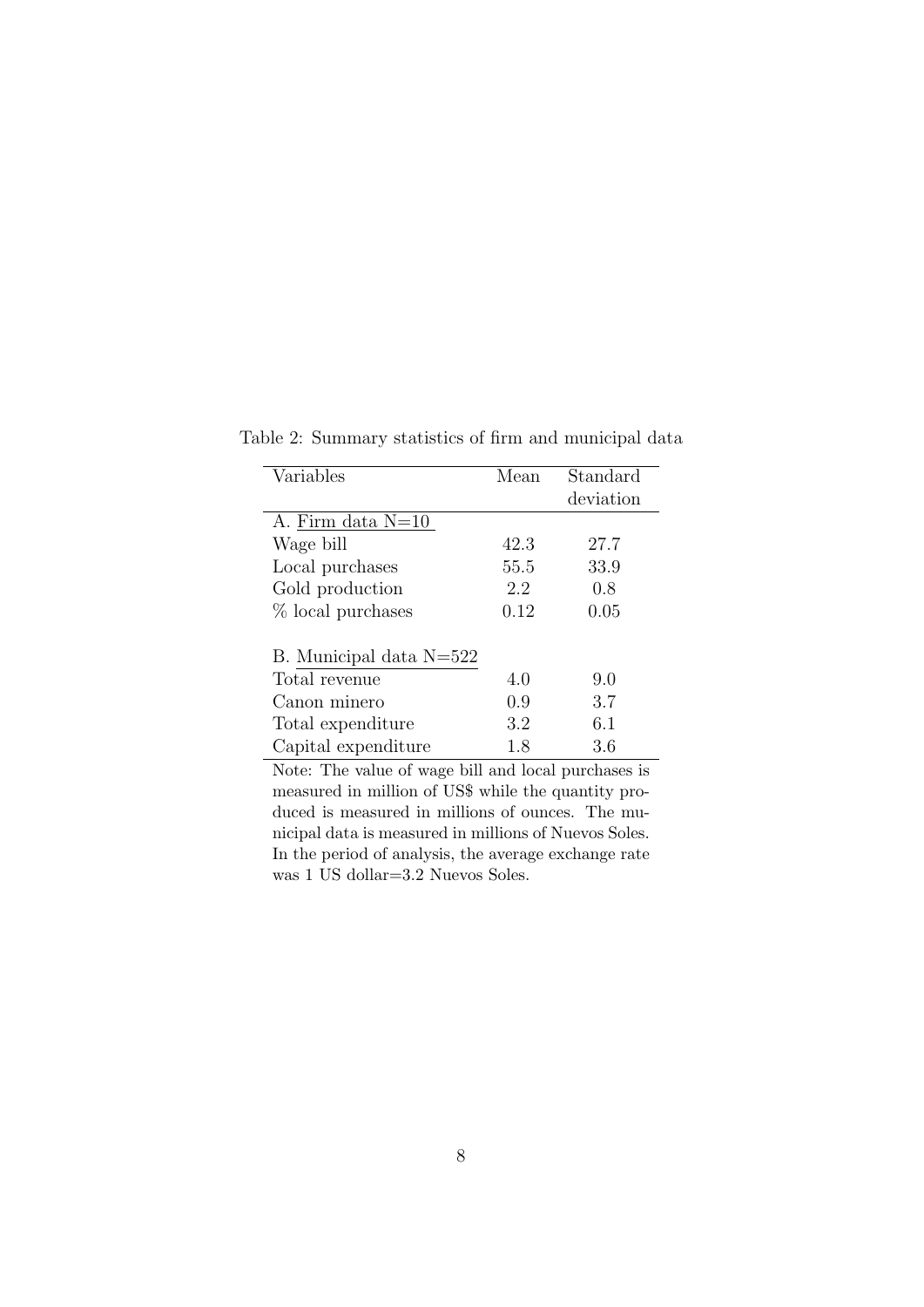# B Additional empirical results

## B.1 Alternative Measures of Distance

In the baseline regressions, we use the shortest route by road and the average distance (i.e. 100 km) as the threshold. We check the robustness of our results to alternative measures of distance. In column 1 of Table 3 we show that results hold when the threshold is defined by the median, i.e. 92.6 km.

Additionally, we obtain two alternative measures of distance: a topographic measure and a straight line. The topographic measure is calculated using the ArcGIS package by minimizing the sum of the normalized values of altitude and gradient, regardless of the existence of a road. It can be interpreted as a proxy for where a road may be located or alternative transportation routes in the absence of roads. The straight line measure is calculated as the Euclidean distance between the district capital town and the city of Cajamarca. In order to distinguish district closer and farther from the city, we use as a threshold the median value of the measure of distance. Columns 2 and 3 show that the effects are similar, irrespective of the measure of distance used to tell apart districts that are far and close to Cajamarca.

Finally, we explore in more detail the monotonic decline of the effect by distance, which is a crucial feature of our identification strategy. To do that, we estimate the baseline regression including the interaction between the mine's demand of local input and different functions of distance. Column 1 in Table 4 displays the results with the linear measure of distance as a benchmark. Columns 2 and 3 allow for non-linearities by including the logarithm and inverse of distance. In all cases, the results support the claim that the effect of the mine expansion on real income declines with distance to the city.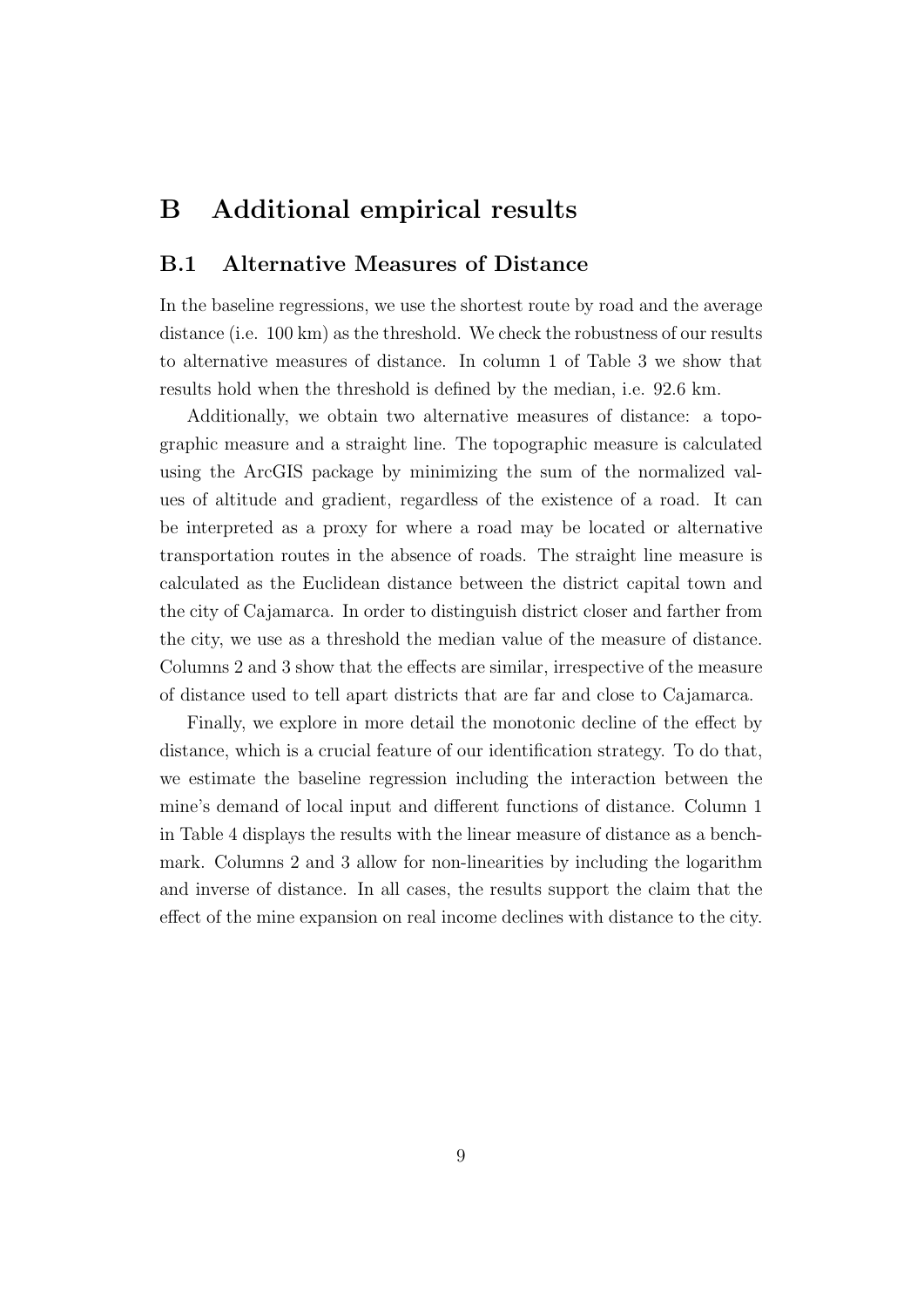|                                                              |                          | Ln(real income)      |                      |
|--------------------------------------------------------------|--------------------------|----------------------|----------------------|
|                                                              | (1)                      | 2)                   | (3)                  |
| Demand for local inputs<br>$\times$ distance $\times$ median | $0.135*$<br>(0.074)      | $0.146**$<br>(0.070) | $0.174**$<br>(0.075) |
| Measure of distance                                          | Shortest path<br>by road | Topographic          | Straight<br>line     |
| Median distance (km)                                         | 92.6                     | 75.8                 | 65.9                 |
| Observations                                                 | 7,738                    | 7,738                | 7,738                |
| R-squared                                                    | 0.524                    | 0.524                | 0.524                |

Table 3: Alternative measures of distance

Notes: Robust standard errors in parentheses. Standard errors are clustered at district level. \* denotes significant at 10%, \*\* significant at 5% and \*\*\* significant at 1%. All regressions include year and district fixed effects and the same control variables of the baseline regression. Topographic distance is calculated as the length of the shortest path that minimizes the normalized sum of altitude and gradient. Straight line distance is the Euclidean distance between two points.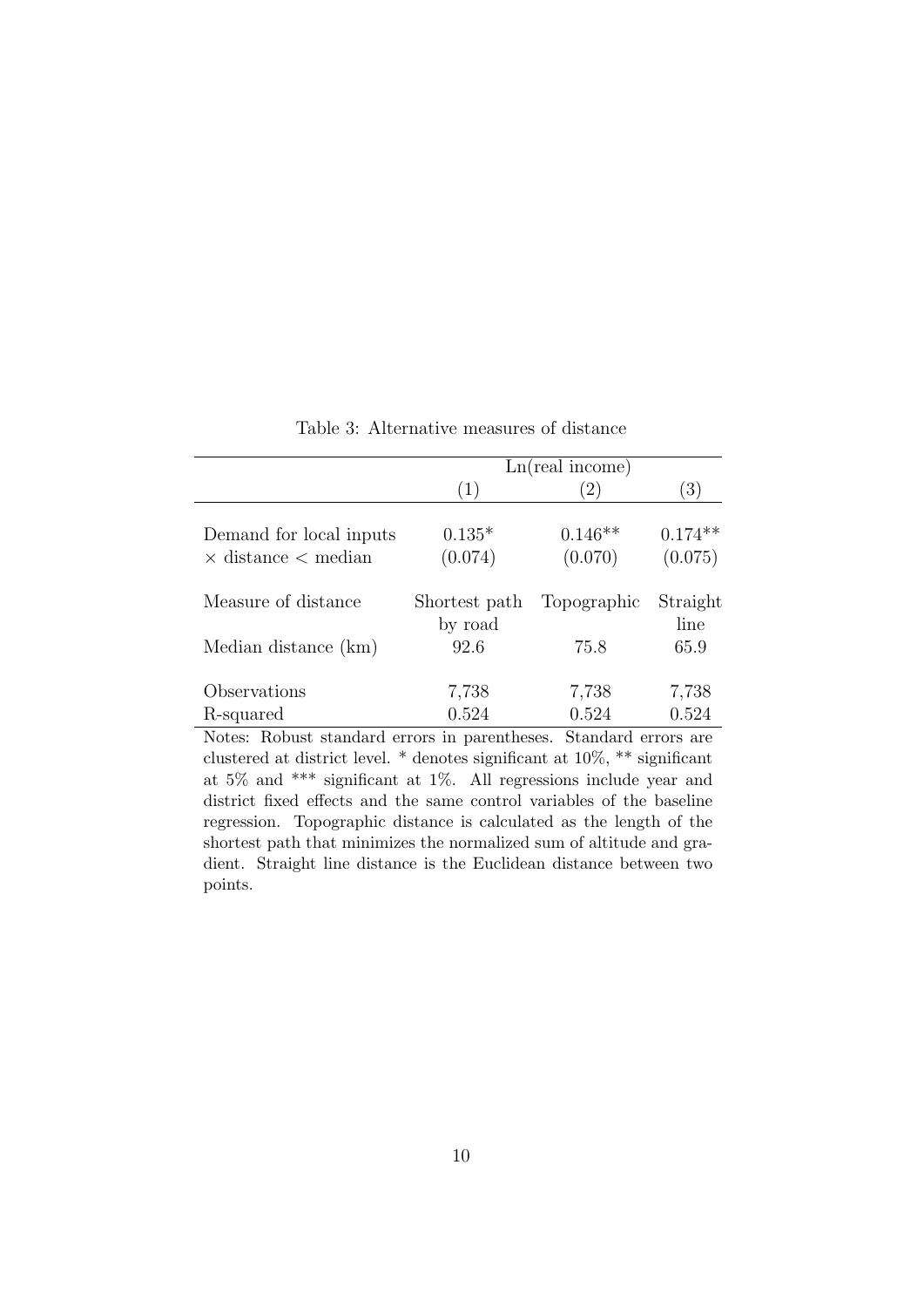|                                                            |                       | Real income           |                      |
|------------------------------------------------------------|-----------------------|-----------------------|----------------------|
|                                                            | (1)                   | (2)                   | $\left(3\right)$     |
| Demand for local inputs<br>$\times$ distance               | $-0.115**$<br>(0.053) |                       |                      |
| Demand for local inputs<br>$\times$ Ln(distance)           |                       | $-0.026**$<br>(0.011) |                      |
| Demand for local inputs<br>$\times$ distance <sup>-1</sup> |                       |                       | $0.001**$<br>(0.001) |
| Observations                                               | 7,738                 | 7,738                 | 7,738                |
| R-squared                                                  | 0.524                 | 0.523                 | 0.523                |
| Notes: Robust standard errors in parentheses               |                       |                       | Standard errors      |

Table 4: Exploring the decrease in the effect by distance

Notes: Robust standard errors in parentheses. Standard errors are clustered at district level. \* denotes significant at 10%, \*\* significant at 5% and \*\*\* significant at 1%. All regressions include year and district fixed effects and the same control variables of the baseline regression. Distance is equal to the length of the shortest route by road from the main town of the district where the household lives to Cajamarca city, expressed in hundreds of kilometers.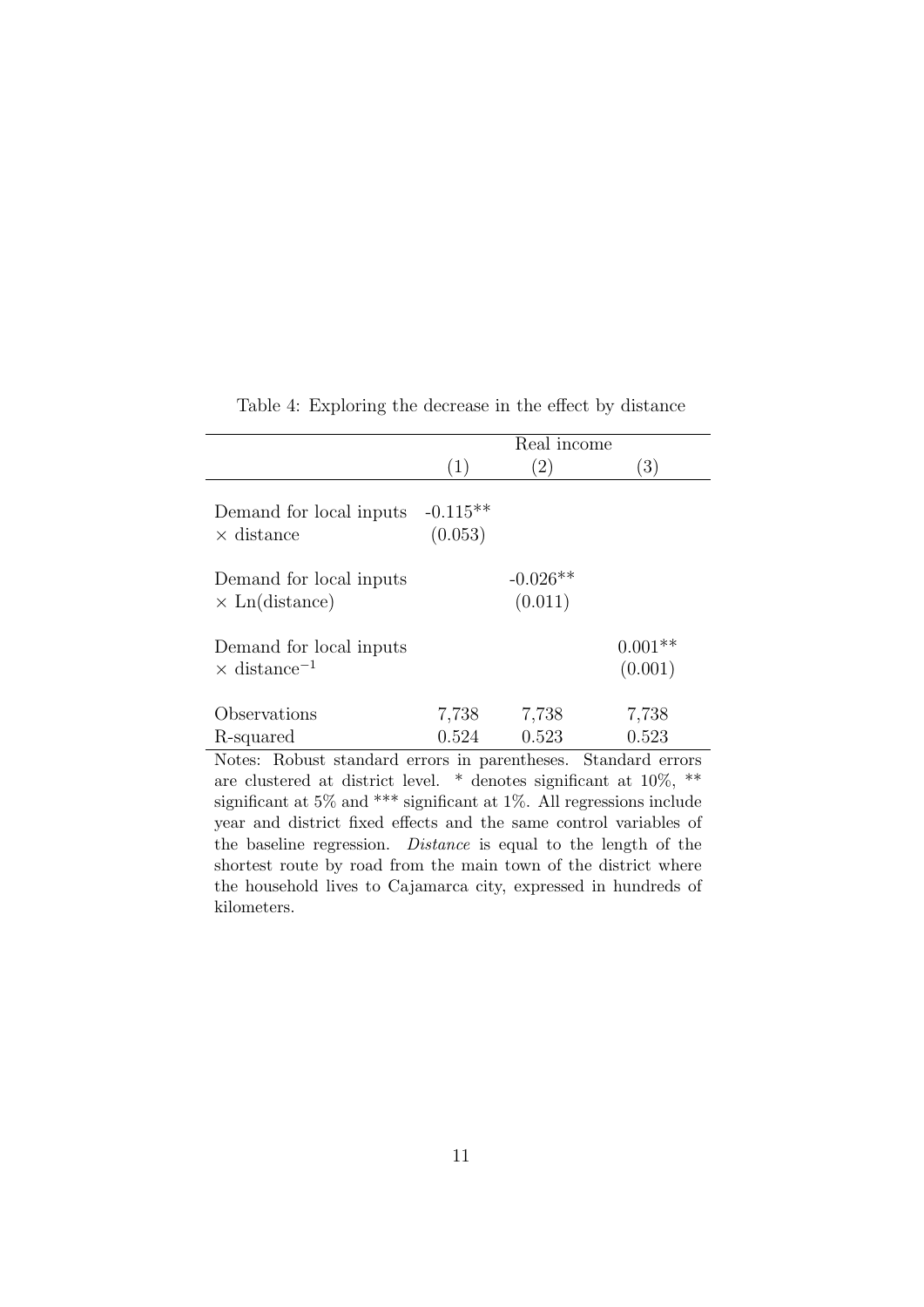## B.2 Alternative price deflators

The main results use the value of the poverty line as a price deflator to construct a measure of real income. As previously mentioned, a main concern is that the poverty line may fail to capture relevant changes in local prices such as house rents.

To evaluate the robustness of the main results, we replicate them using alternative price deflators. In particular, we construct a local consumer price index (local CPI) combining information of the poverty lines (total and extreme) and actual house rental prices.

The local CPI is defined as  $\sum s_k p_k$  with  $k \in \{\text{food}, \text{ housing}, \text{other goods}\}.$  $s_k$  is the consumption share of good k and  $p_k$  is a measure of the local price of the good. In order to sum these three prices, we normalize then to be equal to 100 in the base year of 1997.

As a proxy of local food prices, we use the value of the extreme poverty line. Recall, that this threshold reflects the value of buying a minimum food basket. As a proxy of other non-food non-housing goods, we use the difference between the total and extreme poverty line. This difference corresponds to the value of a non-food consumption basket that include, among other expenditures, housing. The value of this non-food consumption basket is calculated annually using prices from major cities (like Cajamarca). Rural prices are assumed to be equal to urban prices.

As a proxy of housing prices, we use actual house rental prices from the household survey. This information is only collected for tenants and hence the sample size reduces considerably. We aggregate this measure of housing prices by taking the weighted average at district level. Finally, we calculate consumption shares  $s_k$  using survey information in 1997 and aggregating household shares at district level. The share of food is obtained directly from information on household expenditure, while the share of housing expenditure is calculated as the value of house rental relative to the household total expenditure. On average, the share of food expenditures is 66.1 percent, while the share of housing expenditure is 8.8 percent.

Table 5 replicates the main results using these alternative price deflators.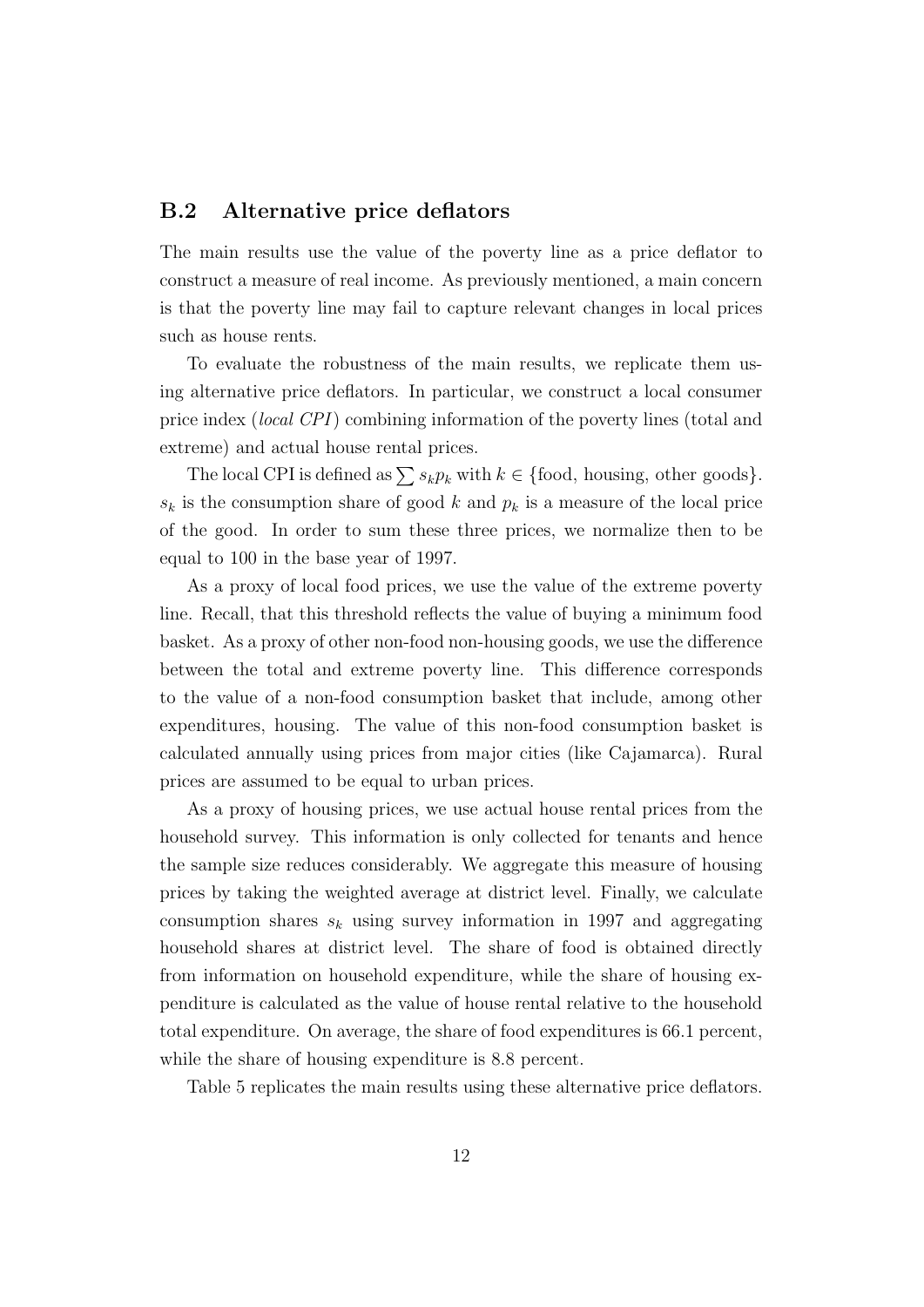As a benchmark, column 1 presents the results using the poverty line as a price deflator while column 2 uses the local CPI. Note that the results using this alternative price deflator are even larger than the baseline results.

Column 3 calculates the CPI with a larger share of housing expenditure. In particular, it uses all house-related expenditures as reported in the survey expenditure data, which includes rent, energy consumption and home maintenance. The mean of this alternative share of housing expenses is 21.9 percent. Since house rents increase with the mine expansion, this approach overestimates the increase in local prices. Note that in this case, the estimate of the effect of the mine is smaller and noisier, but still positive and significant.

Column 4 uses self-reported house rents as a price deflator. In this case, the effect of the mine is insignificant and suggests that nominal income has increased in similar proportion than house rental prices. This result is consistent with the finding that both workers and home owners benefit from the mine expansion, and that the benefits of the demand shock from the mine are transmitted through general equilibrium effects.

We report this last result for completeness only. Note that it should not be interpreted as the effect of the mine on real income, since it would require assuming that housing corresponds to 100 percent of a household's consumption. Alternatively, we would need to assume that all local prices increase accordingly to the house rental price. This would not be the case, for example, in the presence of tradable goods.

## B.3 Additional checks

#### B.3.1 Heterogeneous trends

In this section, we perform additional checks to evaluate the robustness of the main results. A first concern is that there are some systematic differences between areas close to and far from Cajamarca. Areas closer to the city have larger population, are more urbanized and dense, are located at higher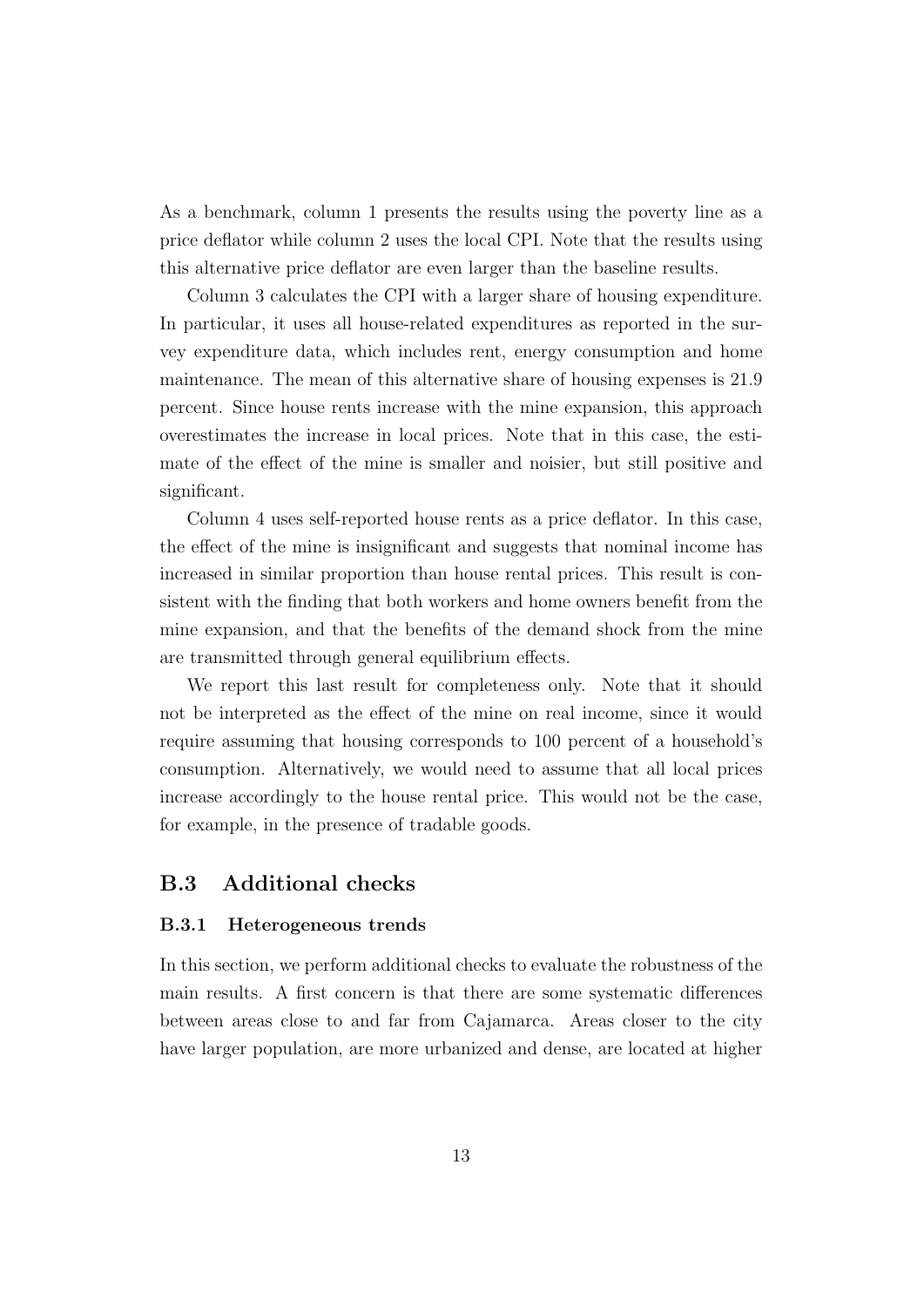|                                                         |                      |                       | Ln(nominal income/price deflator)                         |                          |
|---------------------------------------------------------|----------------------|-----------------------|-----------------------------------------------------------|--------------------------|
|                                                         | (1)                  | $\left( 2\right)$     | $\left(3\right)$                                          | $\left(4\right)$         |
| Demand for local inputs<br>$\times$ distance $< 100$ km | $0.169**$<br>(0.077) | $0.346***$<br>(0.095) | $0.307***$<br>(0.100)                                     | 0.118<br>(0.248)         |
| Price deflator                                          | Poverty<br>line      |                       | Local CPI Local CPI with<br>larger share of<br>house exp. | House<br>rental<br>price |
| Observations<br>R-squared                               | 7,738<br>0.524       | 3,919<br>0.601        | 3,919<br>0.597                                            | 3,919<br>0.608           |

Table 5: Effect of Yanacocha's expansion on real income, using alternative price deflators

Notes: Robust standard errors in parentheses. Standard errors are clustered at district level. \* denotes significant at 10%, \*\* significant at 5% and \*\*\* significant at 1%. All regressions include year and district fixed effects, and control variables as in the baseline regression.

altitude, and have a slightly better educated population.<sup>11</sup>

In the main specification, this is dealt with by using district fixed effects and controlling for household characteristics. These different initial conditions, however may also lead to different trends of income. This would violate our identification assumption and imply that the estimated effect on real income could not be attributed to the mine expansion.

To address this concern, we include a non-parametric trend interacted with dummies related to observable characteristics. In particular, we use an indicator of urbanization (a dummy equal to 1 if the household is located in an urban area), and dummies equal to 1 if the population size, population density, altitude or average schooling of the district are above the sample median. In addition, we add to this specification the measure of demand for local input interacted with distance to other cities (i.e. Chachapoyas, Chiclayo and Trujillo). This check explores whether the previous results are driven by proximity to Cajamarca city or could be attributed to proximity

<sup>&</sup>lt;sup>11</sup>We perform a mean comparison to identify variables which are not balanced between both areas, see Table 9 in the Appendix A3.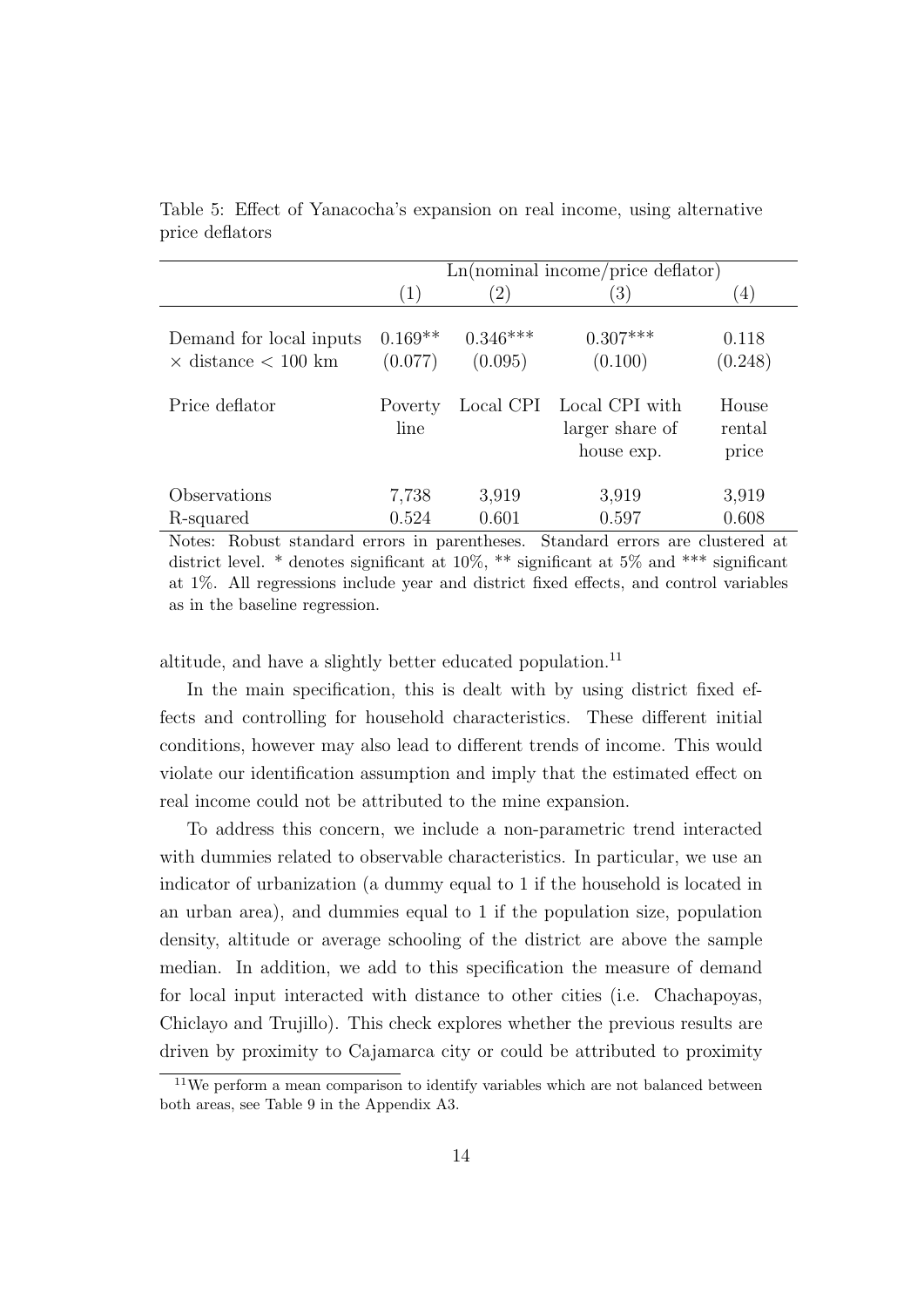to any city.

Columns 1 and 2 in Table 6 show the results of these robustness checks. In all cases, the results are similar to those found in the baseline regression.<sup>12</sup> Note that the interaction between the mine demand for local inputs and proximity to other cities is insignificant, while the interaction with proximity to Cajamarca city remains positive and significant. These findings reduce concerns that the baseline results are driven by differential trends between areas close and far from Cajamarca city.

A second concern is that the results are mechanically reflecting transfers from the mine to some groups instead of positive spillovers. We identify three groups that may benefited directly from the mine expansion: mine workers, public workers, and communities near Yanacocha's mine site.<sup>13</sup> Then, we exclude from the sample households with at least one mining or public worker<sup>14</sup> as well as households living in the districts targeted by Yanacocha's development projects. In our sample, these three groups of households represent around 16 percent of total observations. The results of this check are shown in column 3 in Table 6

#### B.3.2 Falsification test

The previous checks suggest that our results are not driven by different trends based on some observable characteristics. However, there might be unobservable shocks contemporaneous to the mine expansion that affect areas differently according to their proximity to any city.

To explore this issue, we perform a falsification test replicating the estimates of the effect of the mine on real income but using as reference points

<sup>&</sup>lt;sup>12</sup>The results are similar if we add the non-parametric trends one by one.

<sup>&</sup>lt;sup>13</sup>Mine workers receive a wage premium. For example, in 1997, the average salary for a Yanacocha employee was almost three times the salary for a similar job in Cajamarca city (Pascó-Font et al., 2001, p.165). Similarly, public workers may have received part of the revenue windfall associated with mining, as documented by Caselli and Michaels (2009) in he Brazilian case. Finally, Yanacocha implements small-scale social development projects among communities in the vicinity of the mine site.

<sup>14</sup>The industry of occupation is based 2-digit International Standard Industry Code of the main activity of working individuals. We classify education workers as part of the public sector given that most teachers are in the government payroll.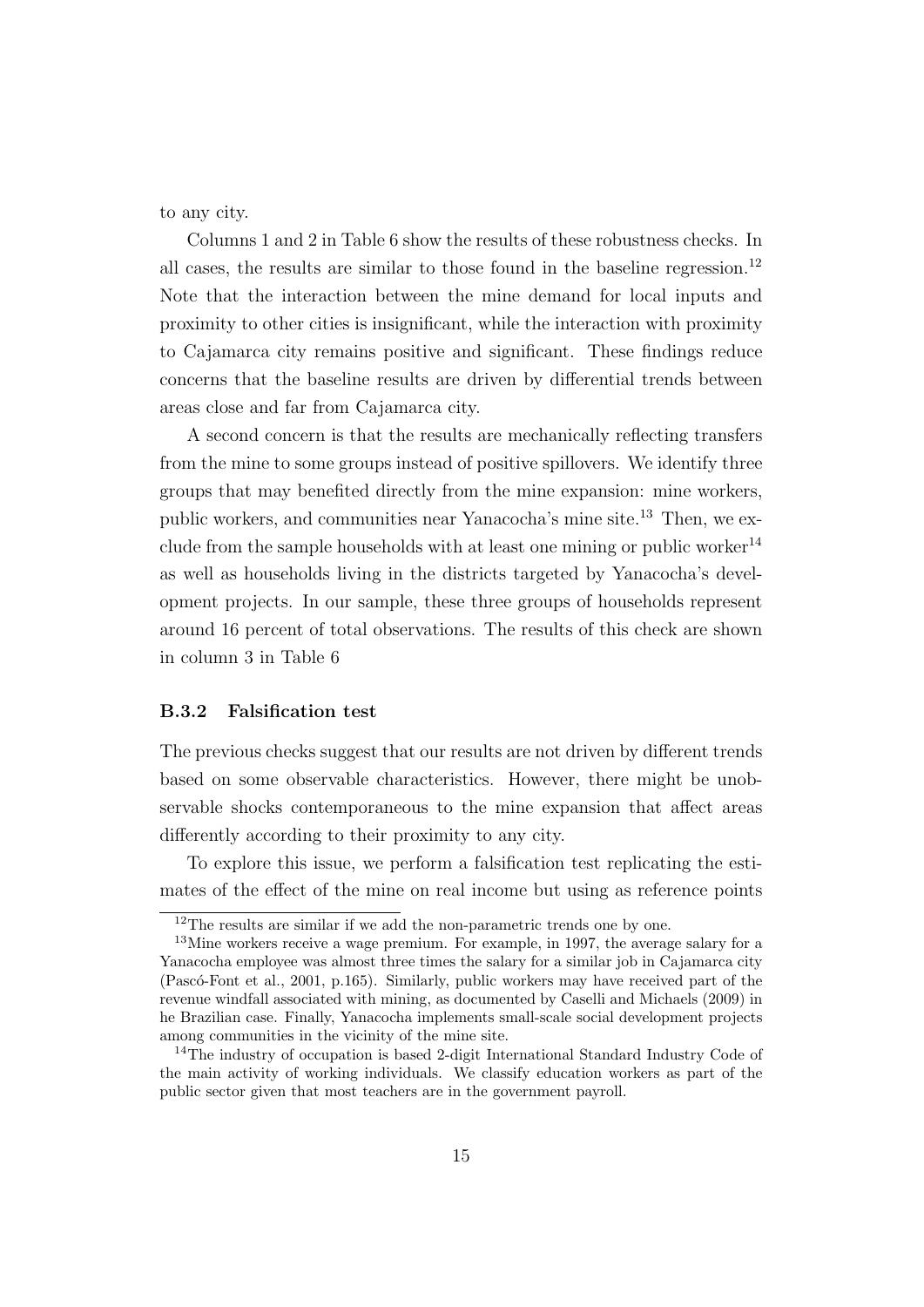|                                                                             |                       | Ln(real income)       |                     |
|-----------------------------------------------------------------------------|-----------------------|-----------------------|---------------------|
|                                                                             | (1)                   | (2)                   | (3)                 |
| Demand for local inputs $\times$<br>dist. to Cajamarca $< 100 \text{ km}$   | $0.186***$<br>(0.068) | $0.205***$<br>(0.065) | $0.180*$<br>(0.092) |
| Demand for local inputs $\times$<br>dist. to Chachapoyas $< 100 \text{ km}$ |                       | $-0.034$<br>(0.129)   |                     |
| Demand for local inputs x<br>dist. to Chiclayo $< 100 \text{ km}$           |                       | $-0.089$<br>(0.152)   |                     |
| Demand for local inputs $\times$<br>dist. to Trujillo $< 100 \text{ km}$    |                       | 0.105<br>(0.111)      |                     |
| Non-parametric trends $\times$<br>district characteristics                  | Yes                   | Yes                   | N <sub>o</sub>      |
| Sample excludes potential<br>direct beneficiaries                           | $\rm No$              | No                    | Yes                 |
| Observations                                                                | 7,738                 | 7,738                 | 6,570               |
| R-squared                                                                   | 0.543                 | 0.543                 | 0.482               |
| Notes: Robust standard errors in parentheses.                               |                       | Standard errors       |                     |

Table 6: Effect of the mine on real income, controlling by heterogeneous trends and excluding potential direct beneficiaries

are clustering at district level. \* denotes significant at 10%, \*\* significant at 5% and \*\*\* significant at 1%. All regressions include year and district fixed effects and the same controls as the baseline regression. The non-parametric trends  $\times$  district characteristics are year fixed effects interacted with indicators whether the district's population, density, altitude or schooling are above the sample median, and with a dummy equal to 1 if household lives in urban area. Potential direct beneficiaries include: households with at least 1 mining or public workers, and households living in districts targeted by Yanacocha's social development programs.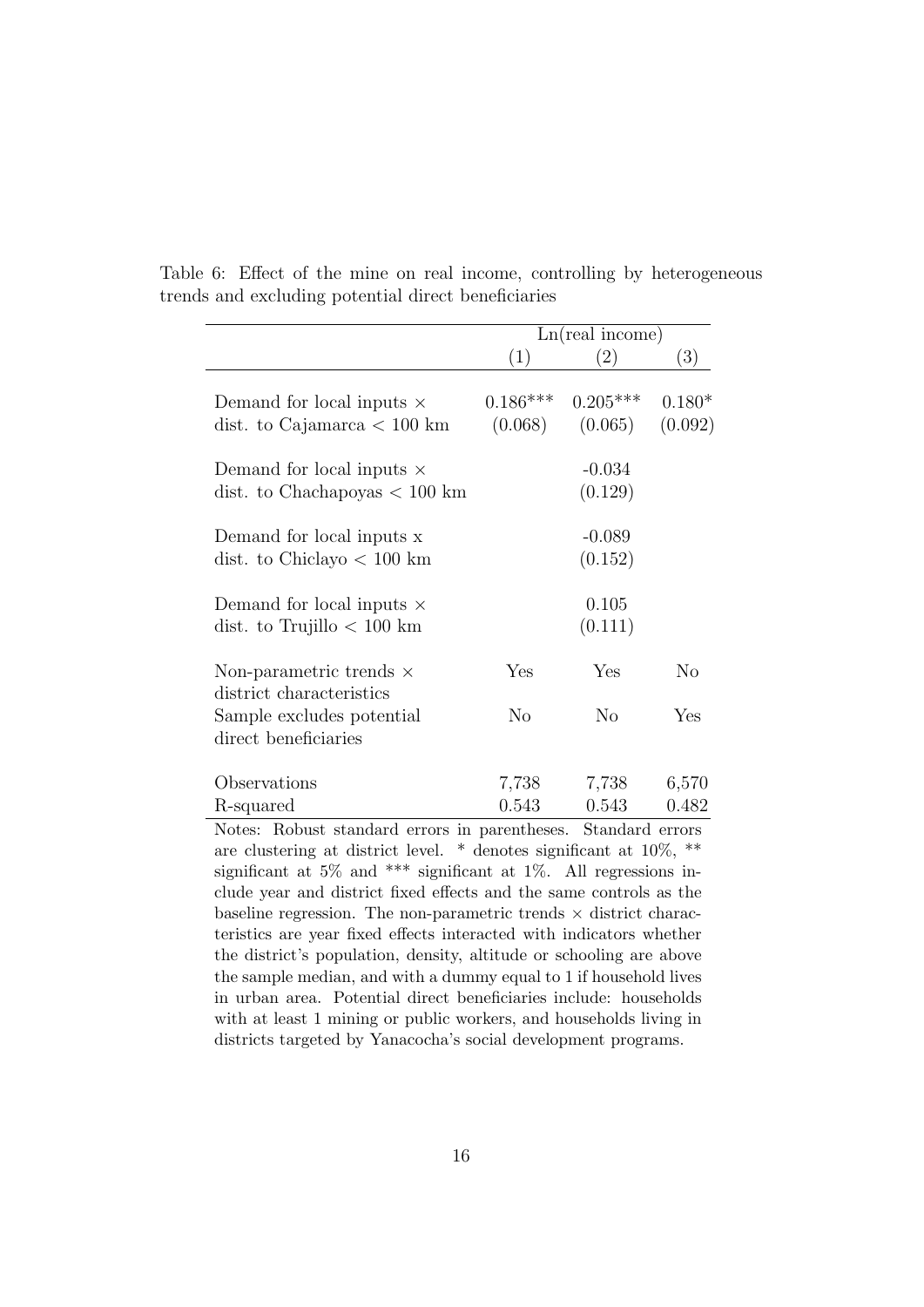other cities instead of Cajamarca. Finding a similar effect of the mine expansion on other cities would suggest that the observed effect on real income observed in areas closer to Cajamarca city is just reflecting a broader urban-rural phenomenon and would raise concerns about the validity of the identification assumption

We select the other main cities around the North Highlands region: Chachapoyas, Chiclayo and Trujillo (see Figure 1 for a localization map of the cities). All these cities are, like Cajamarca, a departmental capital, and have a similar governmental status. Chachapoyas is located in the highlands and have a similar size as Cajamarca. In contrast, Chiclayo and Trujillo are much larger cities located on the coast. For each city, we calculate proximity using the same algorithm as in the baseline results.

Table 7 displays the results of the falsification test using two alternative samples. Panel A uses the same sample as in the baseline results: households in the North Highland region. Panel B includes households within 200 km of the cities, regardless of the geographical region.<sup>15</sup> In all cases, the effect of mine wages and purchases becomes insignificant or even negative. Note that results in Panel A show that the main results presented in the baseline regression (table 2 in the paper) are only explained by proximity to Cajamarca (and not other cities). Results in Panel B, using households closer to each of the other cities, show that there are no contemporaneous positive effects in areas surrounding other cities. The lack of effect on this falsification exercise weakens the explanation that there is some confounding factor which affects large cities, which is driving the results.

#### B.3.3 Comparing Cajamarca to other cities

Our identification strategy compares the evolution of households living in different proximities to Cajamarca city. This strategy relies on the assumption that the impact of backward linkages from the mine diminishes with distance. A complementary approach is to compare the evolution of households in the proximity of Cajamarca city relative to households near other cities<sup>16</sup>.

<sup>15</sup>The results are similar using larger areas of influence, e.g. 400 km

<sup>16</sup>We thank an anonymous referee for suggesting this approach.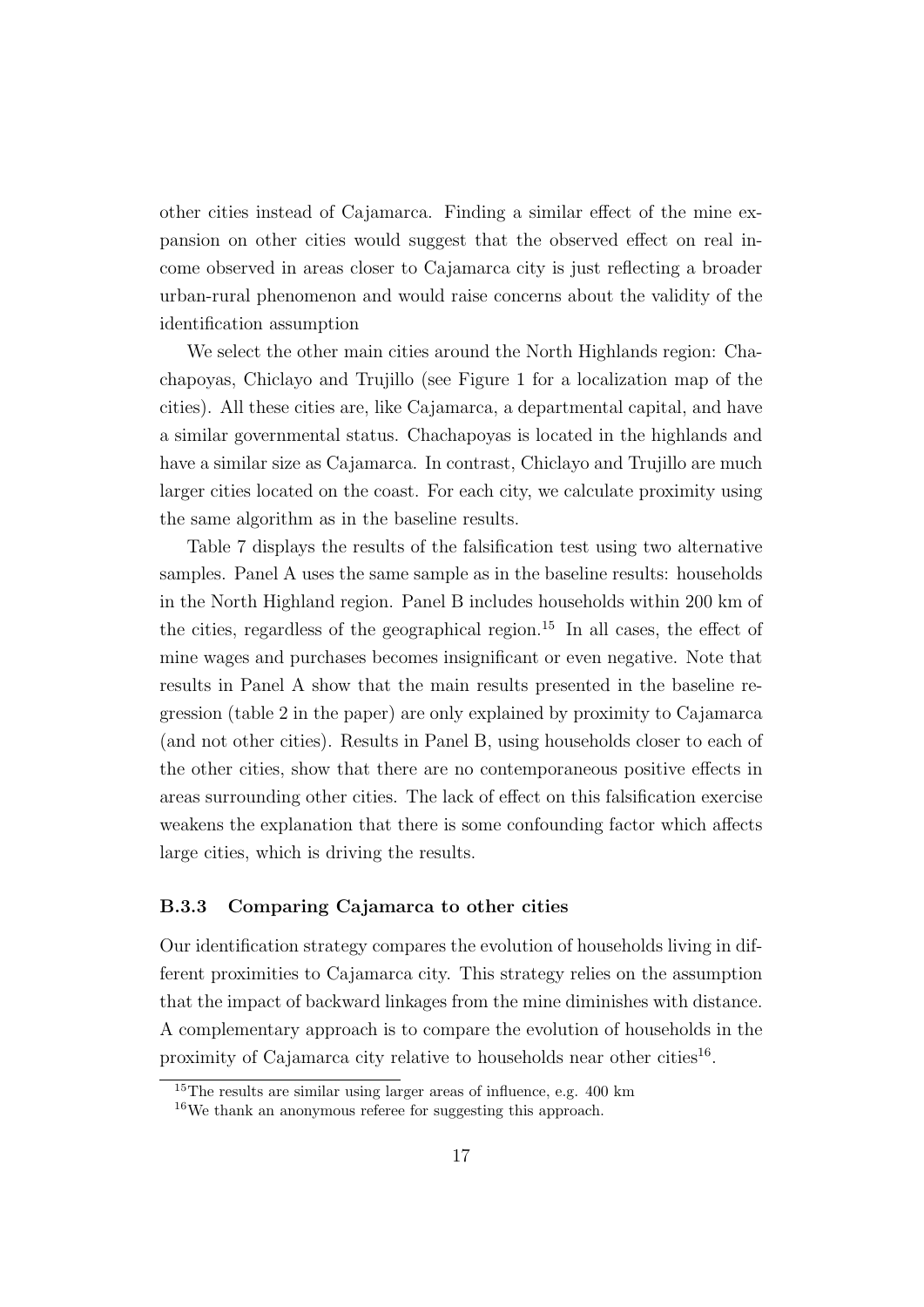|                                                                                                                                                                                                                                                                                                     |                               | Ln(real income)     |                      |
|-----------------------------------------------------------------------------------------------------------------------------------------------------------------------------------------------------------------------------------------------------------------------------------------------------|-------------------------------|---------------------|----------------------|
|                                                                                                                                                                                                                                                                                                     | (1)                           | (2)                 | (3)                  |
| Panel A: North Highlands sample                                                                                                                                                                                                                                                                     |                               |                     |                      |
| Demand for local inputs<br>$\times$ distance to city $< 100$ km                                                                                                                                                                                                                                     | $-0.191$<br>(0.148)           | $-0.060$<br>(0.165) | $-0.136$<br>(0.132)  |
| Observations<br>R-squared                                                                                                                                                                                                                                                                           | 7,738<br>0.523                | 7,738<br>0.523      | 7,738<br>0.523       |
| Panel B: Households within 200 km                                                                                                                                                                                                                                                                   |                               |                     |                      |
| Demand for local inputs<br>$\times$ distance to city $< 100$ km                                                                                                                                                                                                                                     | $-0.036$<br>(0.087)           | 0.003<br>(0.041)    | $-0.080*$<br>(0.043) |
| Observations<br>R-squared                                                                                                                                                                                                                                                                           | 6,978<br>0.554                | 10,801<br>0.536     | 12,073<br>0.606      |
| City                                                                                                                                                                                                                                                                                                | Chachapoyas Chiclayo Trujillo |                     |                      |
| Notes: Robust standard errors in parentheses. Standard errors are<br>clustered at district level. $*$ denotes significant at 10%, $**$ significant<br>at $5\%$ and *** significant at 1%. All regressions include year and<br>district fixed effects and the same control variables of the baseline |                               |                     |                      |
| regression. Each column measures distance to a different city. The                                                                                                                                                                                                                                  |                               |                     |                      |

## Table 7: Falsification test using distance to other cities

reference point is the city indicated in the last row.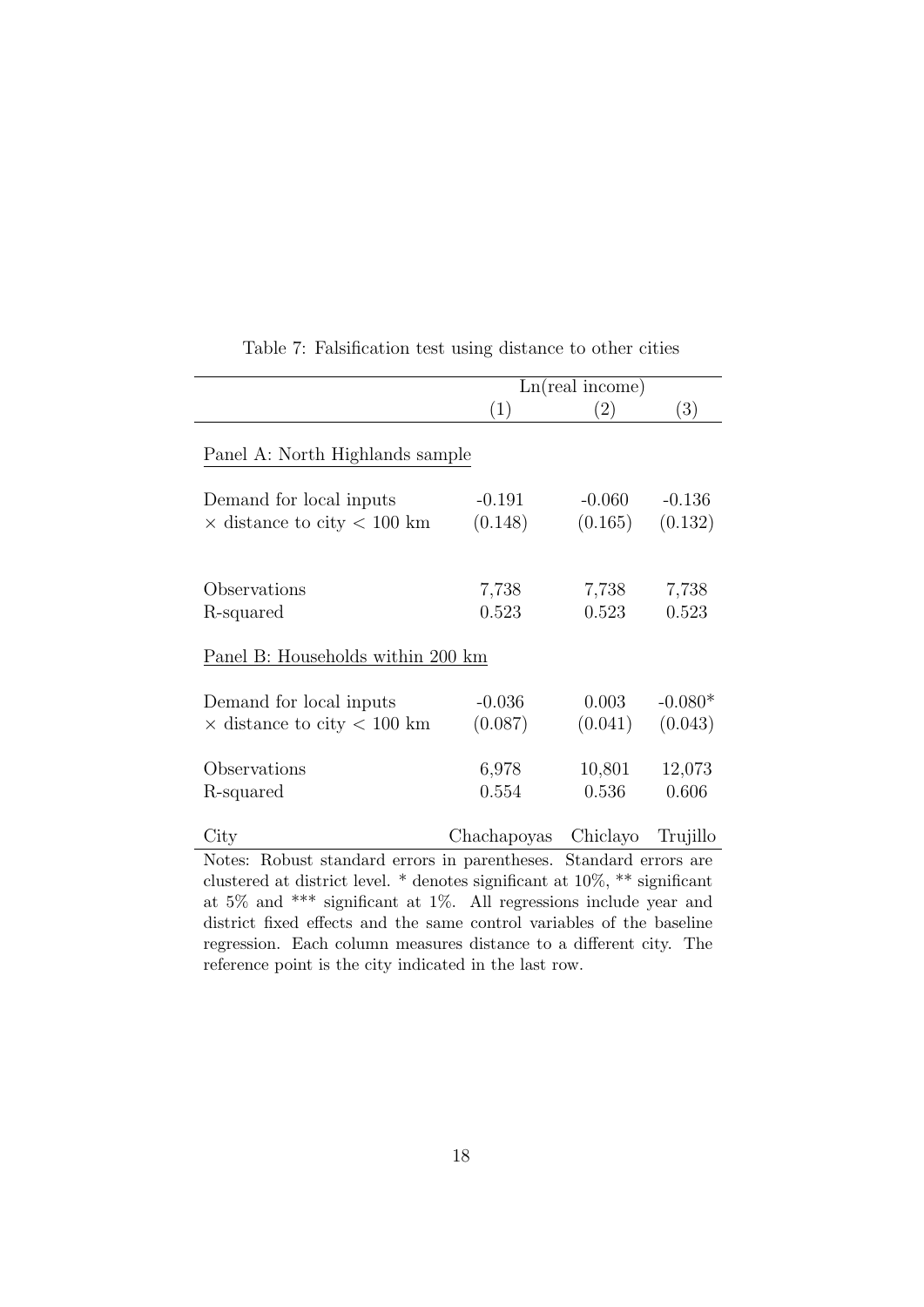We focus on Cajamarca city and the three major cities around the North Highlands region: Chachapoyas, Chiclayo and Trujillo. We restrict the sample to households living in the vicinity of each city and estimate the following regression:

$$
y_{hdt} = \alpha_d + \eta_t + \beta(\ln M_t \times cajamarca\_vicinity_d) + \mathbf{X}_{hdt}\gamma + \varepsilon_{hdt}, \quad (1)
$$

where *cajamarca vicinity* is a dummy equal to 1 if household lives in the vicinity of Cajamarca city and 0 if household lives in the vicinity of other cities such as Chachapoyas, Chiclayo or Trujillo. The rest of the specification is similar to the baseline regression.

We define a city's vicinity in several ways. First, we define it as the area within 5 km of the city center.This is the narrowest definition and corresponds to Cajamarca's metropolitan area. The second definition takes a city's vicinity as the province where the city is located. Provinces are jurisdictions intermediate between districts and departments. Finally, we use a broader definition and define a city's vicinity as the area within 100 km of the city, in line with the previous findings that the effect of the mine is circumscribed to this distance.

Note that this identification strategy is effectively a difference in difference. The treatment is the expansion of the mine's demand for local inputs, while the treated and control groups are the households living in the vicinity of Cajamarca city and other cities, respectively.<sup>17</sup> An advantage of this specification is that, by focusing on cities, we can use the official consumer price indices to construct the measure of real income, at least with a narrow definition of a city's vicinity.<sup>18</sup> Thus, this strategy also allows us to evaluate the robustness of the results to an alternative price deflator.

Table 8 estimates regression (1) using these alternative definitions of a city's vicinity. Columns 1 and 2 use the narrowest definition: households

<sup>&</sup>lt;sup>17</sup>In contrast, the baseline specification compares households living within 100 km of Cajamarca to households living further away. While the treated group in both identification strategies is similar, the control groups are different.

<sup>&</sup>lt;sup>18</sup>Recall that these price indices are calculated by the National Statistics Agency and are only available for major cities.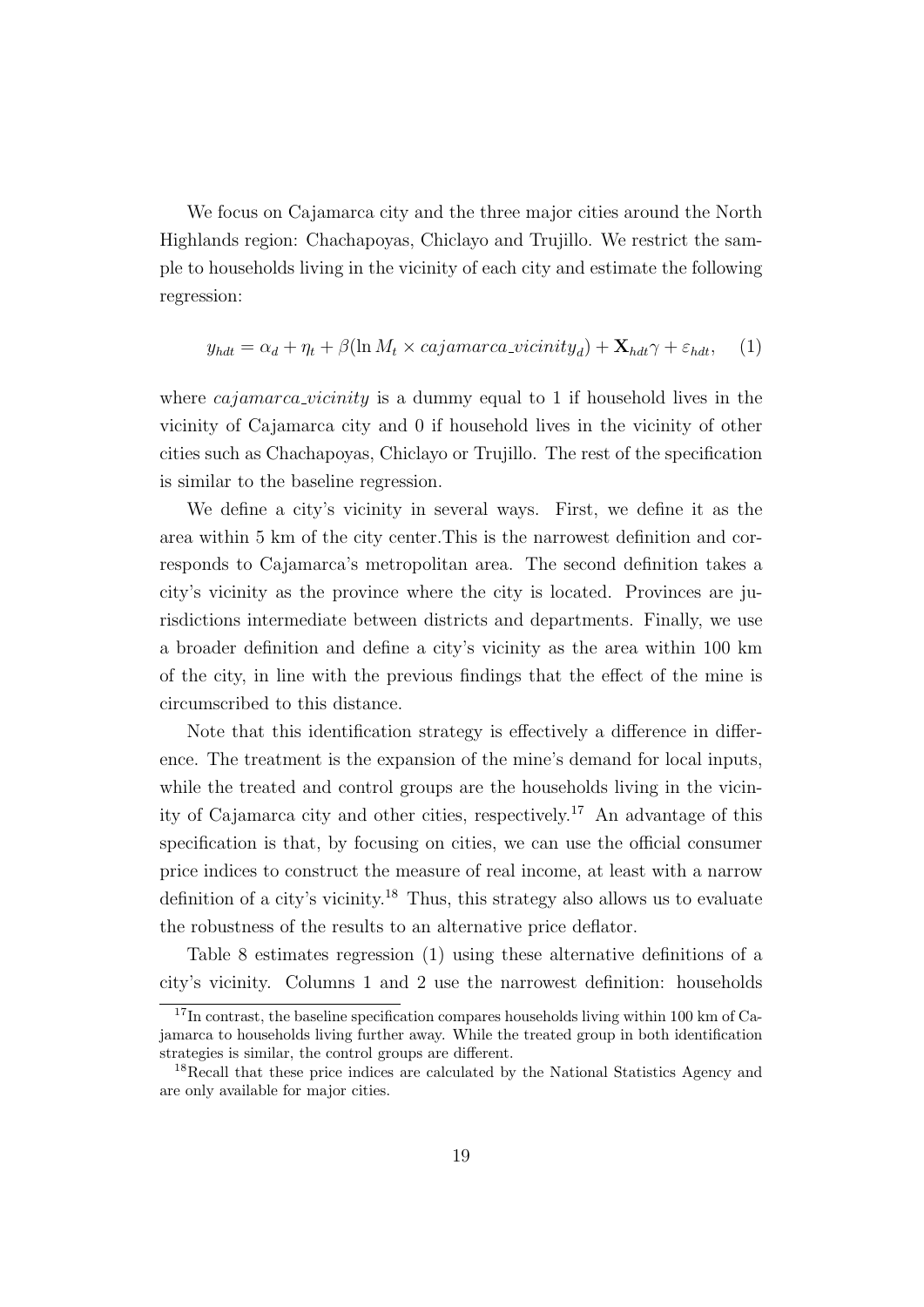living within 5 km of a city. Column 1 uses the same measure of real income as in the baseline results (i.e. using poverty line as a price deflator). In contrast, column 2 uses the official consumer price index of each city as a price deflator. Columns 3 and 4 expand the definition of city's vicinity to the province and the area within 100 km of the city, respectively.

Note that in all cases, the estimates of  $\beta$  are positive and significant, suggesting that the expansion of the mine is associated with the increase of real income in areas close to Cajamarca city relative to other surrounding cities. Note that the point estimates have values similar to those obtained in the baseline results.

|                             |                   | Ln(real income per capita) |                  |               |
|-----------------------------|-------------------|----------------------------|------------------|---------------|
|                             | $\left( 1\right)$ | $\left( 2\right)$          | $\left(3\right)$ | (4)           |
| Demand for local inputs     | $0.177***$        | $0.175**$                  | $0.101**$        | $0.136***$    |
| $\times$ Cajamarca vicinity | (0.054)           | (0.054)                    | (0.047)          | (0.049)       |
| Definition of city's        | $\rm < 5~km$      | $\rm < 5~km$               | City's           | $\leq 100$ km |
| vicinity                    | of city           | of city                    | province         | of city       |
| Price deflator              | Poverty           | Consumer                   | Poverty          | Poverty       |
|                             | line              | Price Index                | line             | line          |
| Observations                | 4,439             | 4,439                      | 6,767            | 14,170        |
| R-squared                   | 0.475             | 0.487                      | 0.504            | 0.555         |

Table 8: Comparing Cajamarca city to other cities

Notes: Robust standard errors in parentheses. Standard errors are clustered at district level. \* denotes significant at 10%, \*\* significant at 5% and \*\*\* significant at 1%. All regressions include year and district fixed effects and the same control variables of the baseline regression. Cajamarca vicinity is a dummy equal to 1 if household lives in Cajamarca's vicinity and 0 if in the vicinity of other cities such as Chachapoyas, Chiclayo or Trujillo. Column 2 uses the official consumer price index of each city to calculate real income. Columns 1, 3 and 4 use the poverty line as price deflator, as in the baseline specification.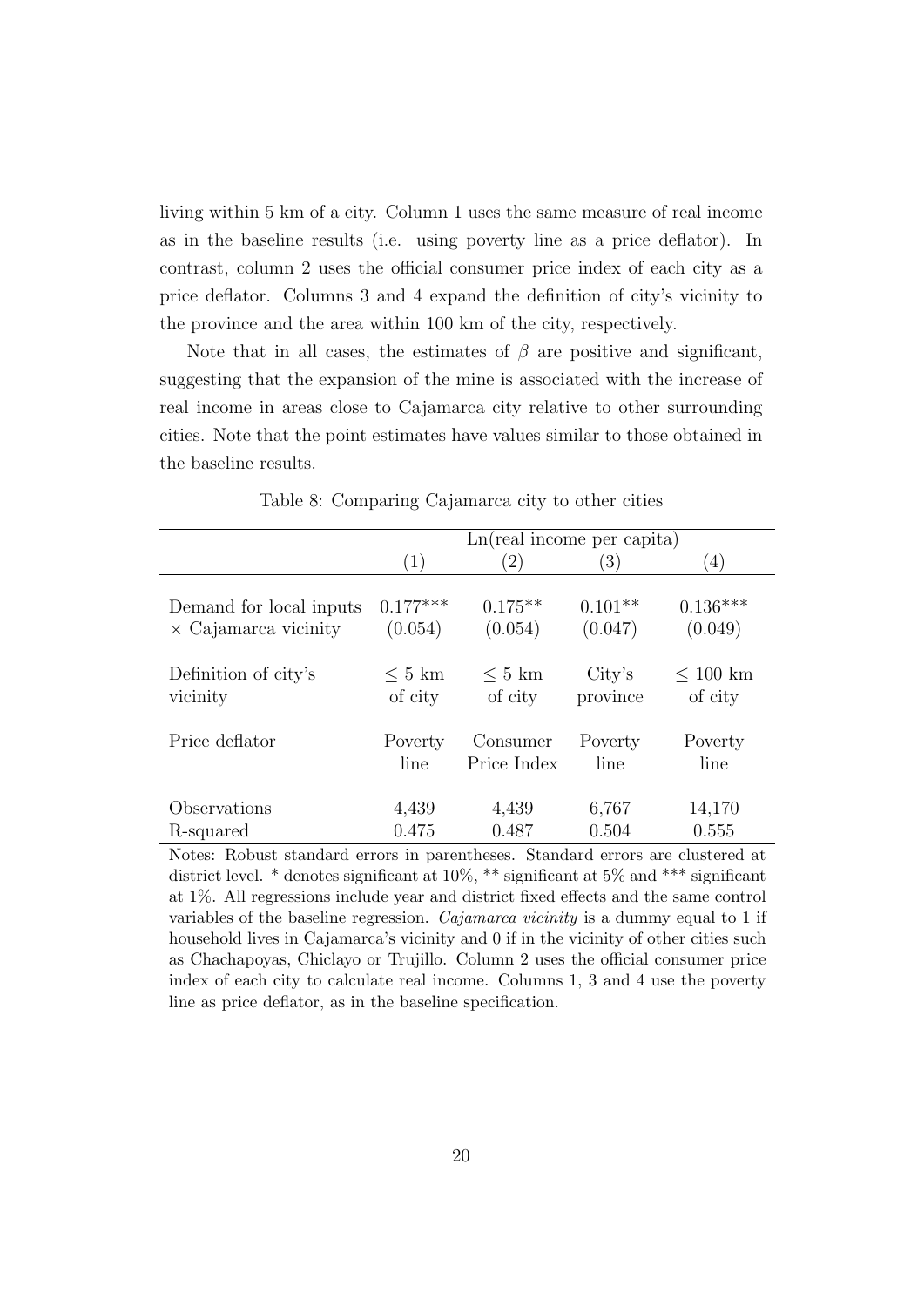B.4 Mean comparison and main results collapsing data at district level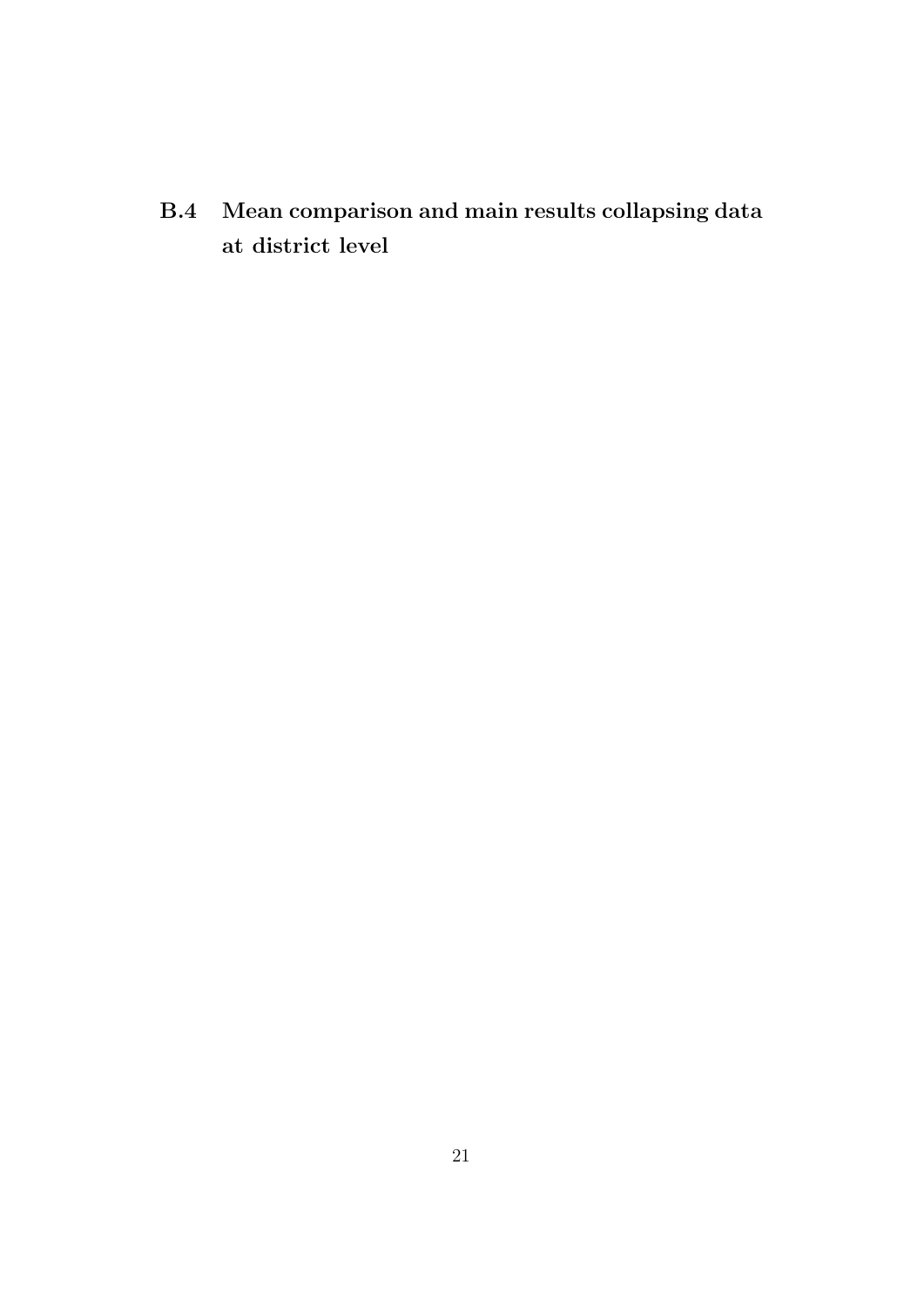|                    |          | Mean     | Mean           |
|--------------------|----------|----------|----------------|
| Variable           | Far      | Close    | difference     |
|                    | (1)      | (2)      | $(1)-(2)$      |
|                    |          |          |                |
| Altitude (masl)    | 2379.2   | 2629.9   | $-250.8$       |
|                    | (88.4)   | (70.0)   | $(127.8)^*$    |
| Area $(km2)$       | 289.2    | 264.5    | 24.6           |
|                    | (32.8)   | (30.6)   | (49.0)         |
| Population         | 8332.6   | 15513.8  | $-7181.1$      |
|                    | (1095.4) | (3467.3) | $(3000.6)$ *** |
| Population         | 38.5     | 63.0     | $-24.5$        |
| density            | (4.0)    | (9.2)    | $(8.8)$ ***    |
| % urban            | 24.0     | 16.5     | 7.6            |
|                    | (2.7)    | (2.8)    | $(4.1)^*$      |
| $%$ farmers        | 79.4     | 79.8     | $-0.3$         |
|                    | (2.9)    | (3.2)    | (4.5)          |
| % female HH heads  | 16.6     | 18.7     | $-2.1$         |
|                    | (1.3)    | (1.7)    | (2.1)          |
|                    | 48.6     | 50.1     | $-1.5$         |
| Age of HH head     |          |          |                |
|                    | (0.6)    | (0.7)    | (0.9)          |
| Years of education | 5.1      | 4.4      | 0.7            |
| of HH head         | (0.2)    | (0.2)    | $(0.3)$ **     |

Table 9: Mean comparison between areas close and far from Cajamarca city

Notes: Standard errors in parenthesis. \* denotes significant at  $10\%,$  \*\* significant at  $5\%$  and \*\*\* significant at 1%. HH stands for household head. Data aggregated at district level, N=102.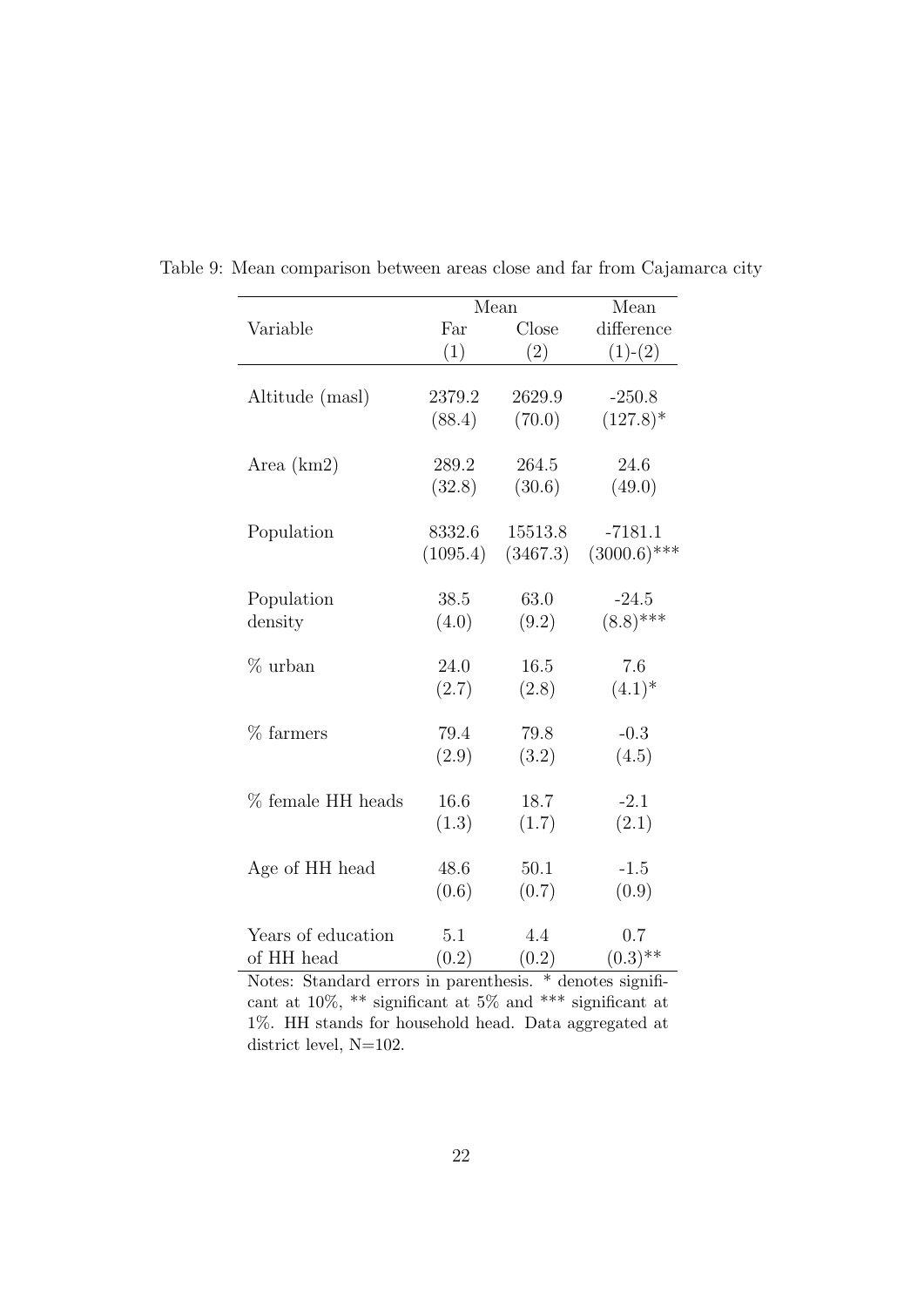| ş<br>i<br>l<br>.<br>.<br>.                                                                                                                                                                                                                                                                                                              |               |
|-----------------------------------------------------------------------------------------------------------------------------------------------------------------------------------------------------------------------------------------------------------------------------------------------------------------------------------------|---------------|
| I                                                                                                                                                                                                                                                                                                                                       |               |
| eha'a arraananan an mal inaana aan manimartian and paramtir annial data aallamad<br>S and the control<br>where the control of the control of the control of the control of the control of the control of the control of the control of the control of the control of the control of the control of the control of the control of the co |               |
|                                                                                                                                                                                                                                                                                                                                         |               |
|                                                                                                                                                                                                                                                                                                                                         |               |
| うという<br>$\frac{1}{2}$                                                                                                                                                                                                                                                                                                                   |               |
|                                                                                                                                                                                                                                                                                                                                         |               |
|                                                                                                                                                                                                                                                                                                                                         |               |
| j                                                                                                                                                                                                                                                                                                                                       |               |
| くさく けいせい こく<br>- 222.11<br>š<br>L<br>ï                                                                                                                                                                                                                                                                                                  |               |
|                                                                                                                                                                                                                                                                                                                                         | i             |
|                                                                                                                                                                                                                                                                                                                                         | por and a car |

|                                                                                                                  |                                   | In(real income     |                        | Ln(household               | Poor                     | $\rm Ln (real$    |
|------------------------------------------------------------------------------------------------------------------|-----------------------------------|--------------------|------------------------|----------------------------|--------------------------|-------------------|
|                                                                                                                  |                                   |                    |                        | consumption                |                          | income)           |
|                                                                                                                  | $\begin{pmatrix} 1 \end{pmatrix}$ | $\widehat{\Omega}$ | $\widehat{\mathbb{C}}$ | $\left(\frac{1}{2}\right)$ | $\widetilde{\mathbb{G}}$ | $\widehat{\circ}$ |
|                                                                                                                  |                                   |                    |                        |                            |                          |                   |
| Mine activity $\times$                                                                                           | $0.114**$                         | $0.143***$         | $0.201***$             | $0.130**$                  | $-0.085***$              |                   |
| $distance < 100 \text{km}$                                                                                       | (0.048)                           | (0.050)            | (0.068)                | (0.029)                    | (0.032)                  |                   |
| Mine activity $\times$                                                                                           |                                   |                    |                        |                            |                          | $-0.089**$        |
| continuous distance                                                                                              |                                   |                    |                        |                            |                          | (0.038)           |
| Measure of                                                                                                       | Demand for Nr. total              |                    | Gold                   |                            | Demand for local inputs  |                   |
| mine activity                                                                                                    | local inputs                      | workers            | production             |                            |                          |                   |
| Observations                                                                                                     | 522                               | 522                | 522                    | 522                        | 522                      | 522               |
| R-squared                                                                                                        | 0.840                             | 0.841              | 0.842                  | 0.801                      | 0.734                    | 0.839             |
| Notes: Robust standard errors in parentheses. Standard errors are adjusted for clustering at district            |                                   |                    |                        |                            |                          |                   |
| level. * denotes significant at $10\%$ , ** significant at 5% and *** significant at 1%. All regressions include |                                   |                    |                        |                            |                          |                   |
| year and district fixed effects. The annual data is collapsed at district level by taking weighted averages.     |                                   |                    |                        |                            |                          |                   |
| The weights are the sample inflation factors. The regression includes as controls the weighted average of        |                                   |                    |                        |                            |                          |                   |
| the same control variables used in the baseline regression. Continuous outcome variables, such as log of         |                                   |                    |                        |                            |                          |                   |
| income or consumption, are collapsed by taking the log of the district's weighted average.                       |                                   |                    |                        |                            |                          |                   |